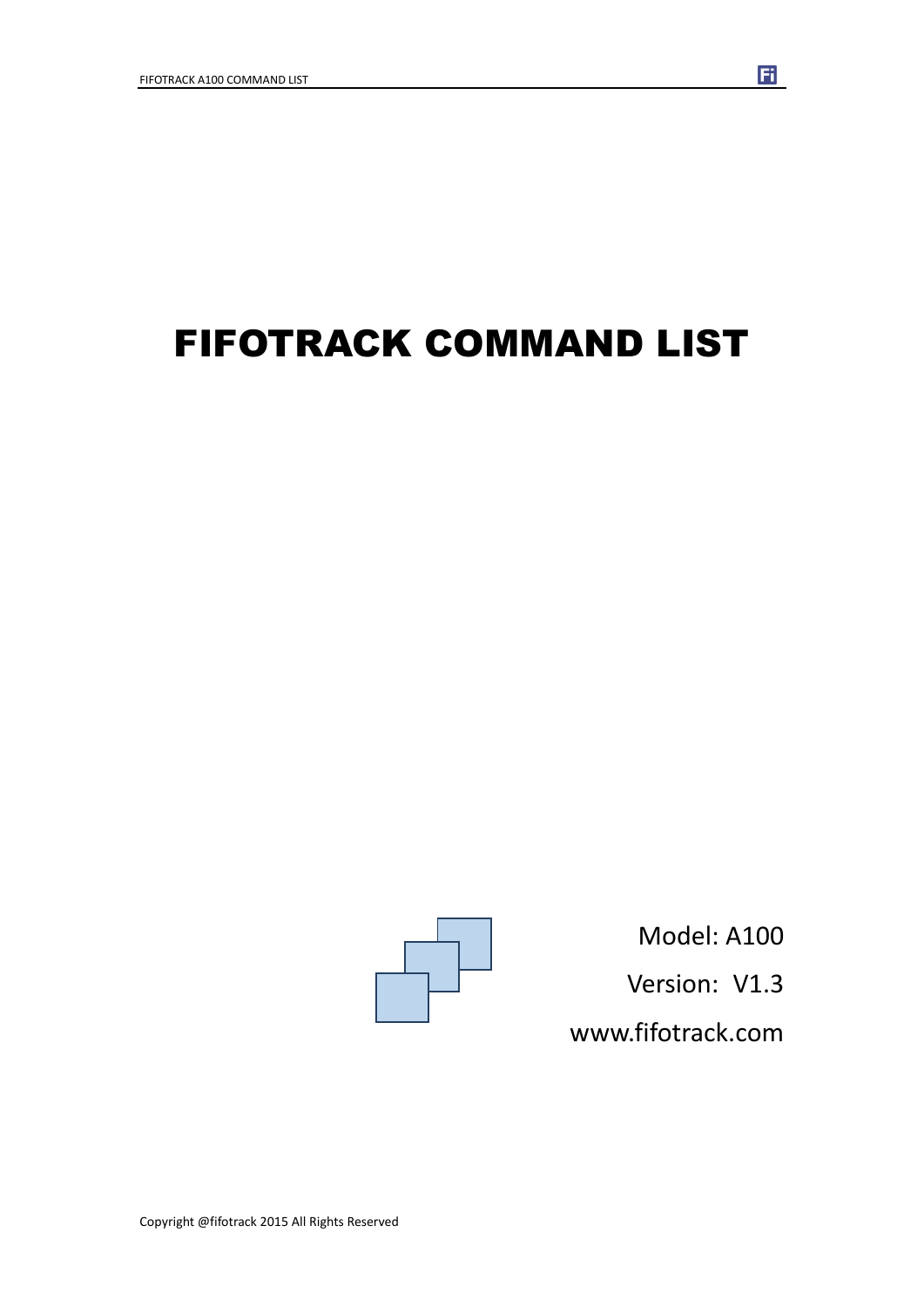#### **Copyright and Disclaimer**

- All copyrights belong to Shenzhen fifotrack Solution Co., Ltd. You are not allowed to revise, copy or spread this file in any form without consent of fifotrack.
- $\odot$   $\Box$  is trademark of fifotrack, protected by law.
- Please read this user guide carefully before installation to avoid any possible personal injury or property loss.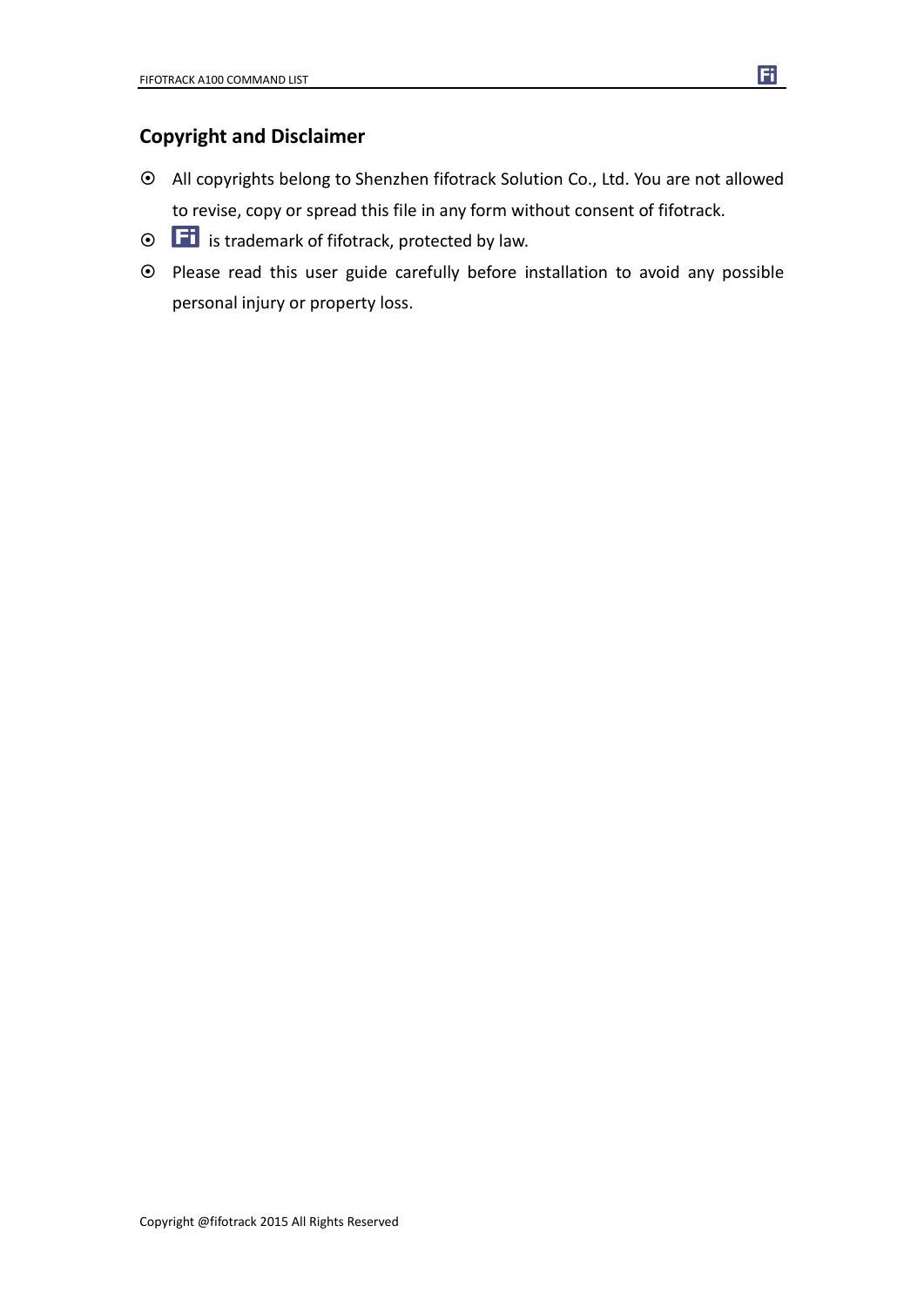### **Document History**

| Version | <b>Revision Date</b> | Author  | Detail                                          |
|---------|----------------------|---------|-------------------------------------------------|
| V1.3    | Sep 27, 2019         | Vito Hu | Modify B04, B08, B34, B96 commands              |
|         |                      |         | Delete B15 command                              |
|         |                      |         | Delete Enter Sleep, Wake Up alarm code          |
| V1.2    | Dec 12, 2018         | Vito Hu | Add B29, B34, B80, B81, B82, B96, B99, C06, C08 |
|         |                      |         | Delete D01, D02, D03, D04 and Appendix B        |
| V1.1    | Sep 10, 2015         | Cici Wu | <b>Initial Version</b>                          |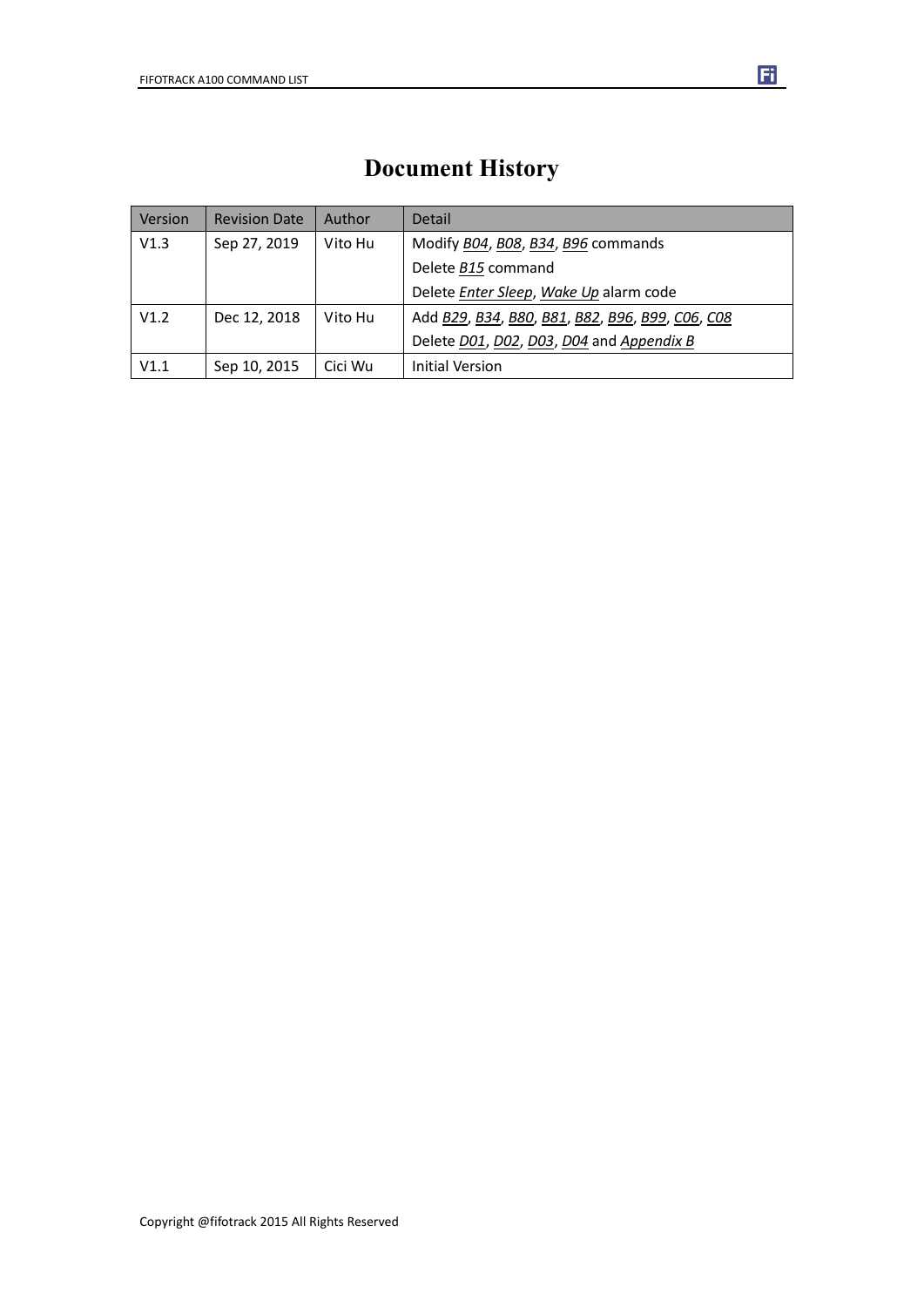

### **Contents**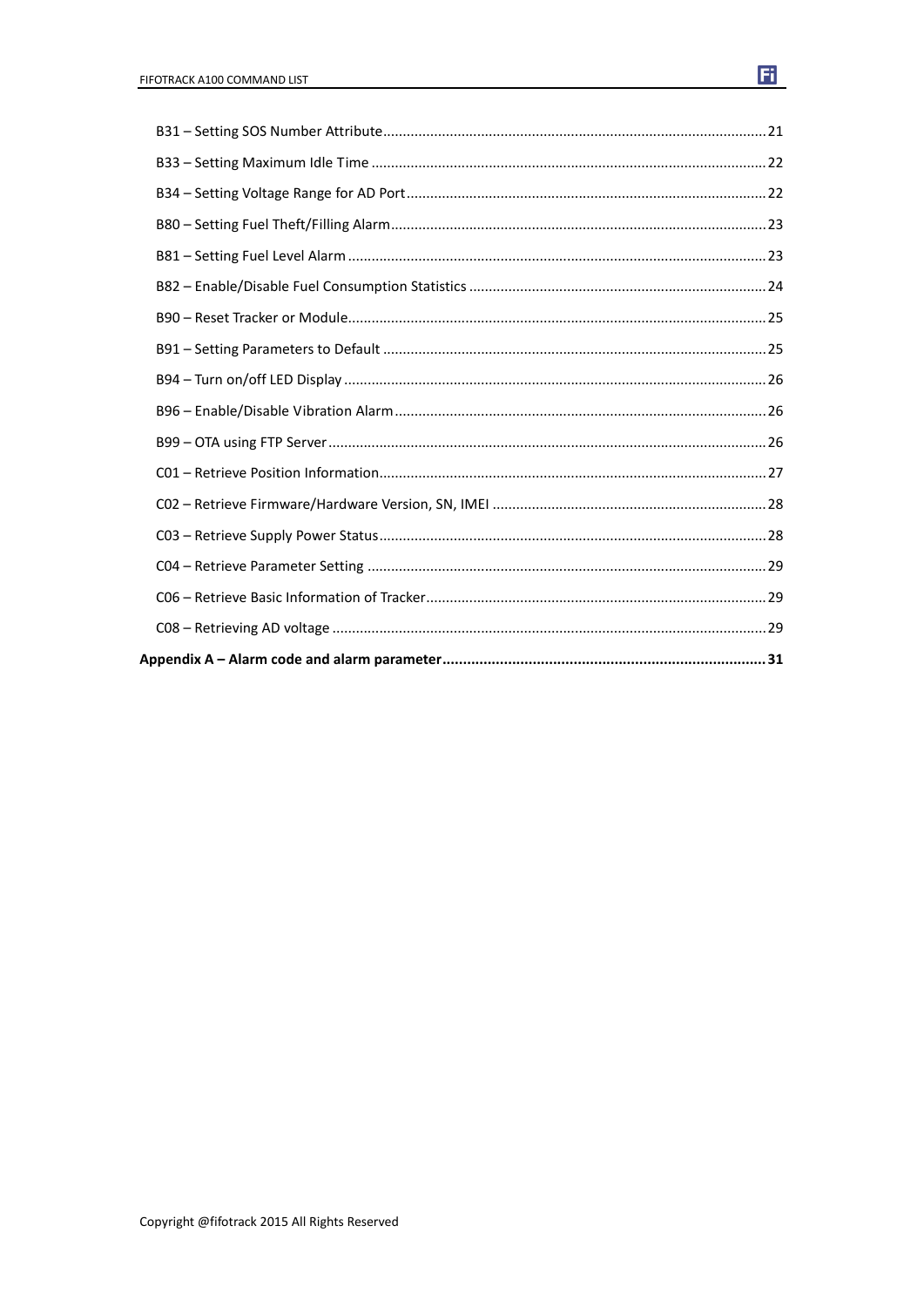### **1 GPRS Command Format**

#### **GPRS uplink (i.e.: Data is sent from terminal to platform) command format:**

\$\$<pack-len>,<ID>,<work-no>,<cmd-code>,<cmd-para>\*<checksum>\r\n

#### **GPRS downlink (i.e.: Data is sent form platform to terminal) command format:**

##<pack-len>,<ID>,<work-no>,<cmd-code>,<cmd-para>\*<checksum>\r\n

#### **Remarks:**

- Comma (,) is used to separate data field, and it is necessary. There is no space before or after comma.
- pack-len: Package Length, decimal string format, the field of *pack-len* is {*,<ID>,<work-no>,<cmd-code>,<cmd-para>*}, be careful, comma(,) in front of *ID* included.
- ID: Terminal ID, default IMEI.
- work-no: working number, hexadecimal string format, cyclic accumulation from 1 to 0xFFFF.
- $\odot$  cmd-code: Command code, or specification of data type.
- cmd-para: parameter or description of *cmd-code*, which is described in the following chapter.
- checksum: checksum of package, 2 bytes hexadecimal string format, XOR of {*<pack-len>,<ID>,<work-no>,<cmd-code>,<cmd-para>*}.
- \r\n: End of package, i.e. <CR><LF>.
- Without specification, multi-byte binary data in *cmd-para* uses big endian format, i.e. Most Significant Byte first.

Fi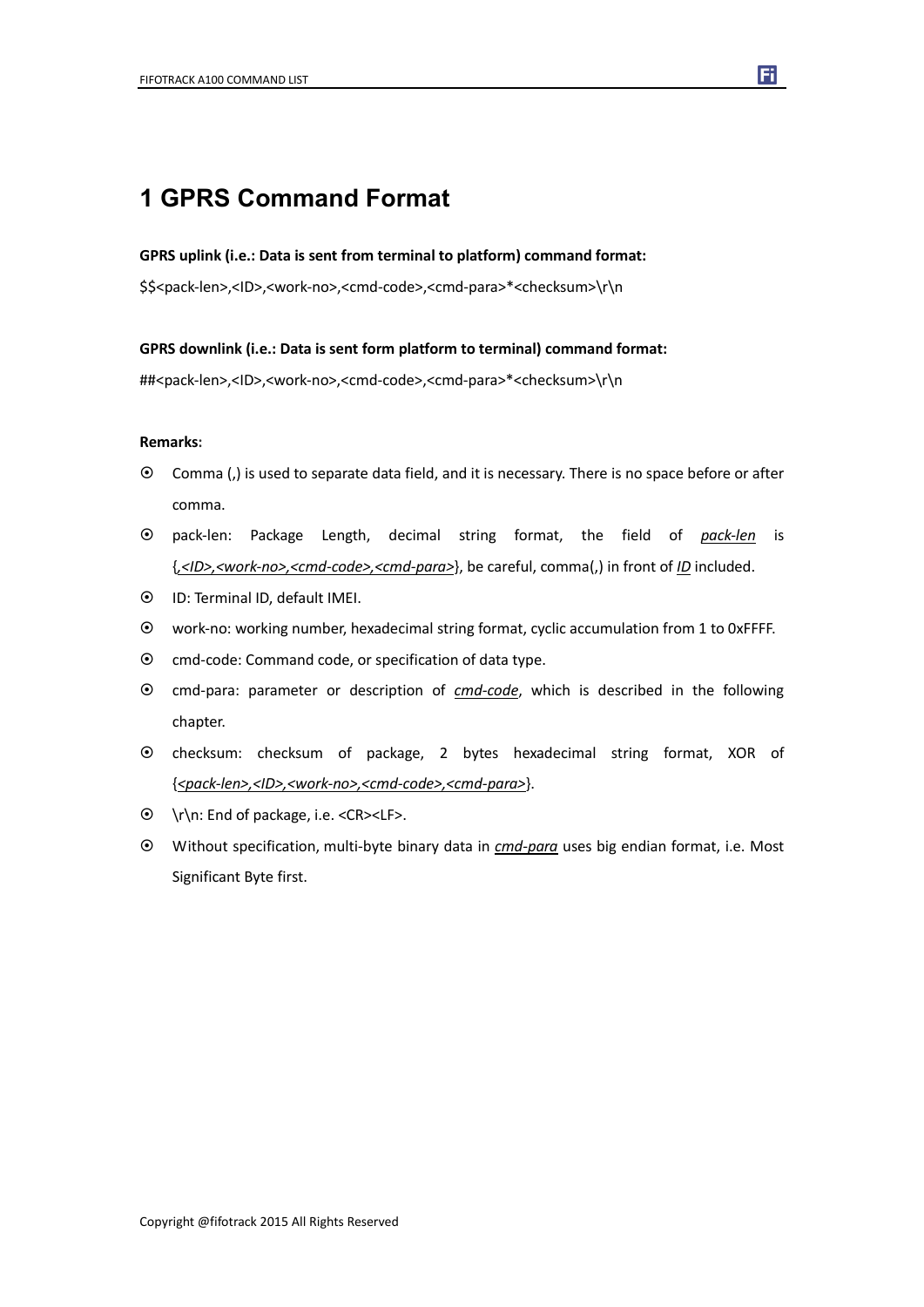## **2 SMS Command Format**

#### **Sending SMS (from mobile to tracker) command format:**

<password>,<cmd-code>,<cmd-para>

#### **Reply SMS (from tracker to mobile) data format:**

<cmd-code>,<proc-result>

01 password: SMS password, 6 digits, default "000000".

- 02 cmd-code: command code, the same as *cmd-code* filed in GPRS command.
- 03 cmd-para: command parameter, the same as *cmd-para* filed in GPRS command.
- 04 proc-result: command process result

OK – Succeed.

05 SMS command with invalid password, or with incorrect format, no reply will be sent.

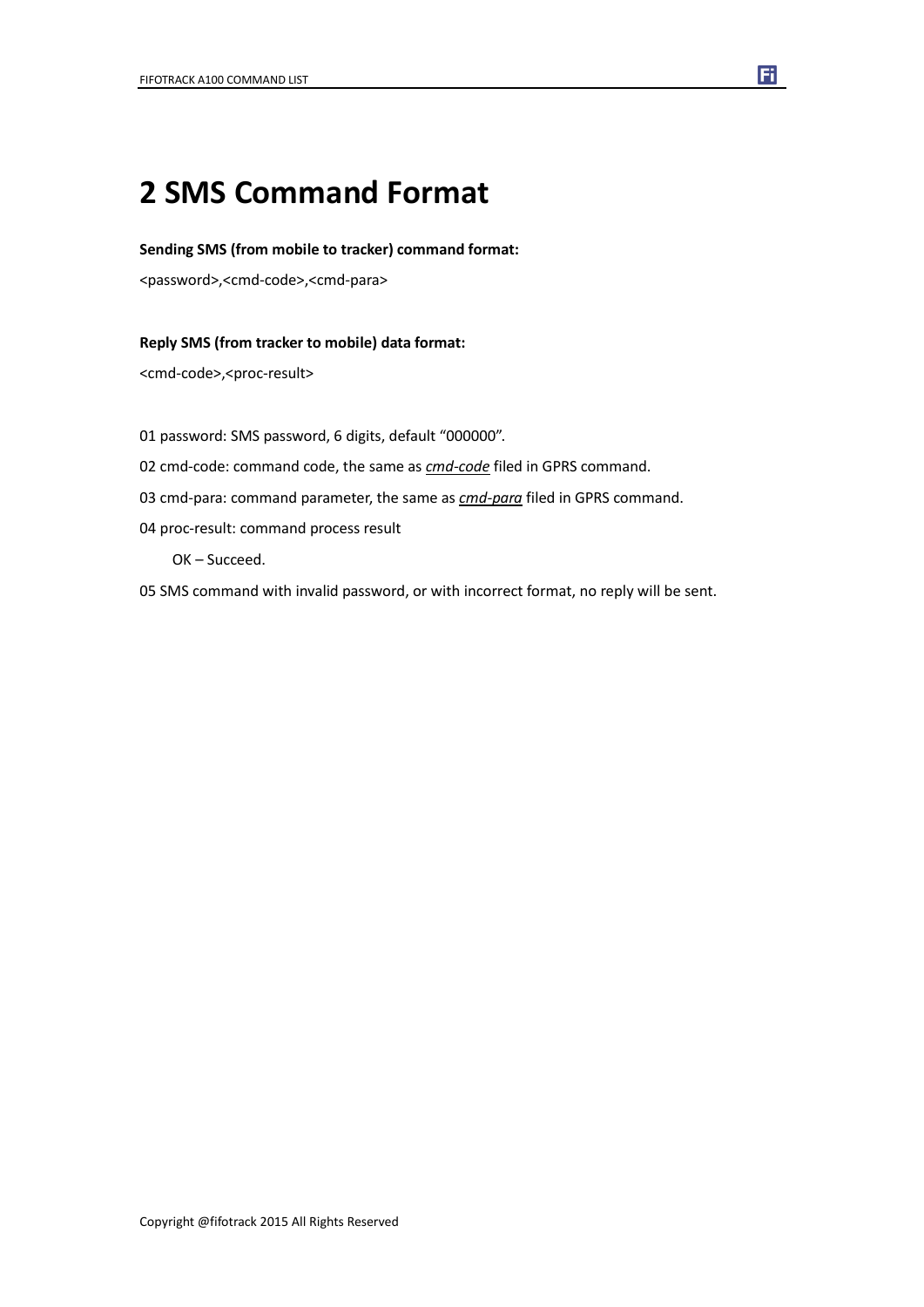## **3 Serial port (COM) Command Format**

#### **Setting command format:**

#<cmd-code>,<cmd-para><CR><LF>

#### **Reply data format:**

#<cmd-code>,<proc-result><CR><LF>

cmd-code, cmd-para: the same as corresponding filed of GPRS/SMS command. proc-result: SMS command procession result OK – Succeed. UNSUPPORT – Command not supported. FAILED –Procession failed.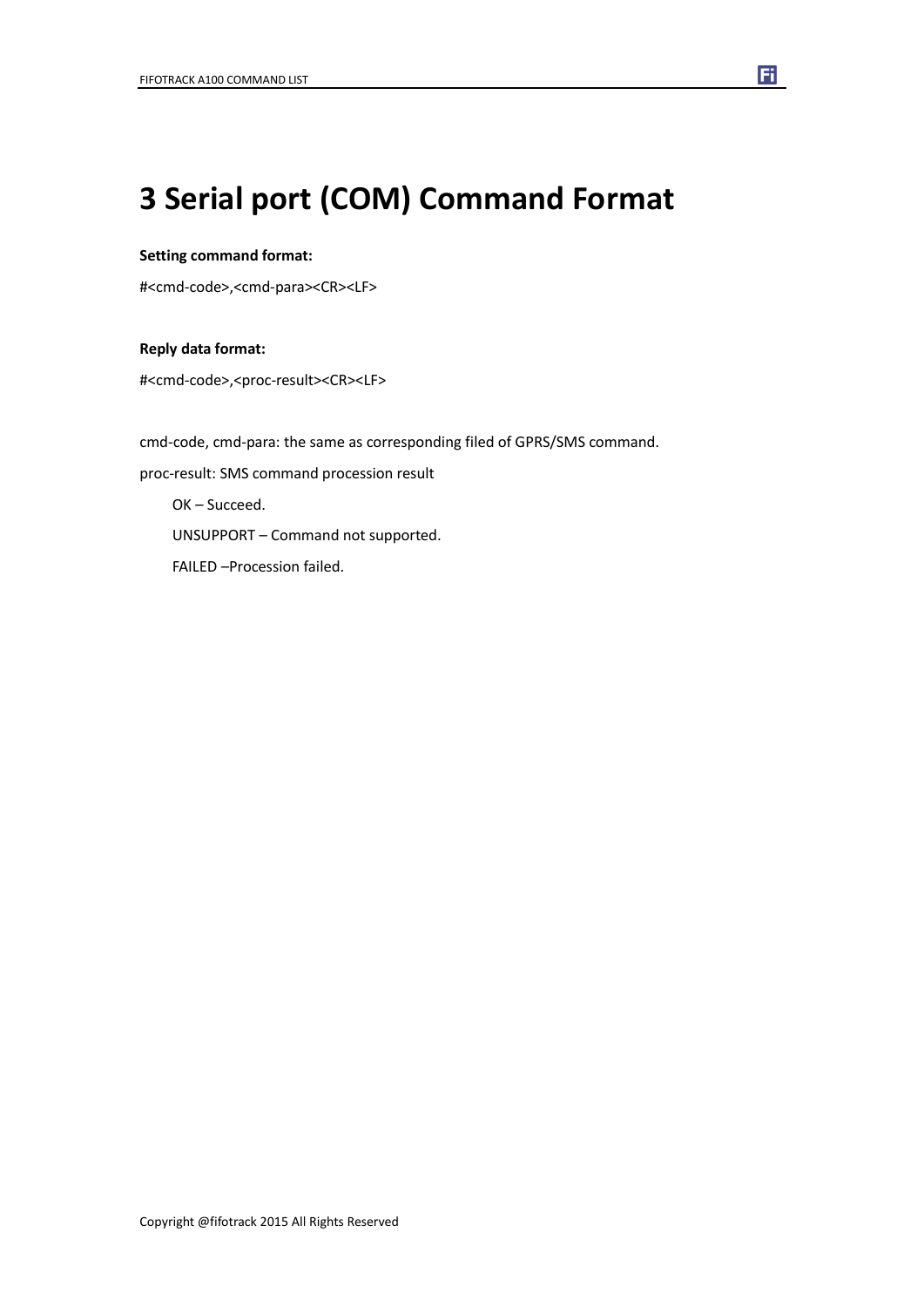### **4 Command Writing Specification**

- Comma (,) is used to separate multi-filed, there is no space before and after comma.
- For command with multi parameters, filed(s) can be empty, the corresponding parameter is set to default.
- The following chapters describe *cmd-code* and *cmd-para.*
- The "Retrieve" row in the following chapters describes the corresponding query command.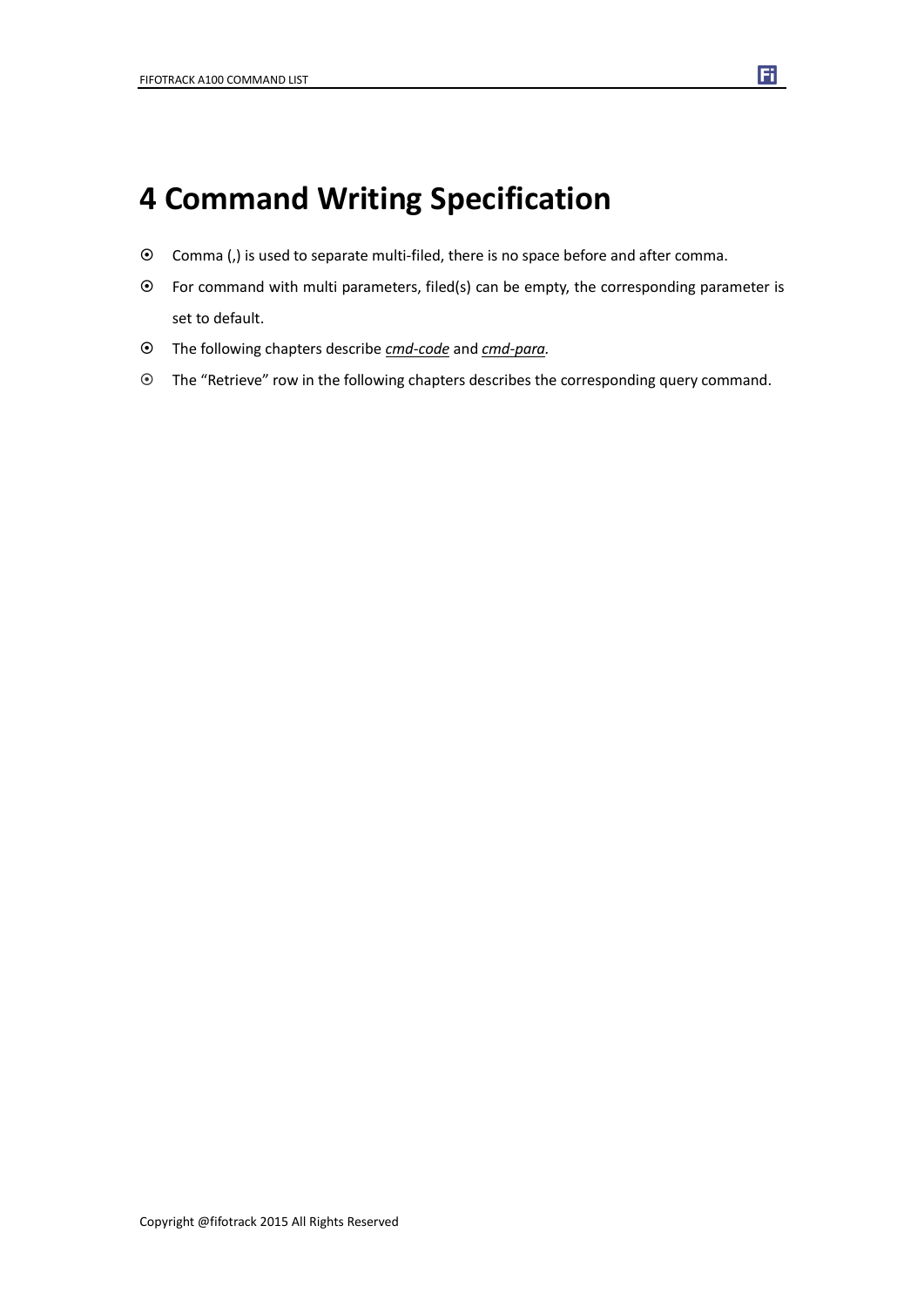## **5 Command List**

| <b>B00 – Setting GPRS Parameters</b> |                                                                                         |  |
|--------------------------------------|-----------------------------------------------------------------------------------------|--|
| Source                               | GPRS/COM/SMS                                                                            |  |
| Description                          | B00, <svr_type>,<net_addr>,<net_port></net_port></net_addr></svr_type>                  |  |
|                                      | 01 svr type: server selection, 1--main server, 2--backup server; When the connection to |  |
|                                      | main server cannot be reached, tracker will automatically connect to the backup         |  |
|                                      | server. This avoids data losses.                                                        |  |
|                                      | 02 net_addr: server IP or domain.                                                       |  |
|                                      | 03 net_port: server port.                                                               |  |
| Reply                                | B00, <err_code></err_code>                                                              |  |
|                                      | 01 err_code: procession error code.                                                     |  |
|                                      | $OK - Succed.$                                                                          |  |
|                                      | UNSUPPORT - Command not supported.                                                      |  |
|                                      | FAILED - Procession failed.                                                             |  |
| Example                              | B00,1, 47.88.35.165,10502                                                               |  |
|                                      | 01 Set main server: IP-47.88.35.165, port-10502.                                        |  |
| Retrieve                             | $CO4, B00,$ <svr type=""></svr>                                                         |  |
|                                      | 01 svr_type: server selection, the same as svr_type field in setting command.           |  |

| <b>B01 – Setting GPRS APN Parameters</b> |                                                                                   |  |
|------------------------------------------|-----------------------------------------------------------------------------------|--|
| Source                                   | GPRS/COM/SMS                                                                      |  |
| Description                              | B01, <apn_name>, <apn_usr>, <apn_pwd></apn_pwd></apn_usr></apn_name>              |  |
|                                          | 01 apn_name: APN name.                                                            |  |
|                                          | 02 apn_usr: APN user name.                                                        |  |
|                                          | 03 apn_pwd: APN password.                                                         |  |
|                                          | 04 Leave gpn usr, apn pwd field empty, if no APN username and APN password exist. |  |
|                                          | 05 Contact to local ISP for APN detail.                                           |  |
| Reply                                    | B01, <err_code></err_code>                                                        |  |
|                                          | 01 err code: procession error code.                                               |  |
|                                          | $OK - Succeed.$                                                                   |  |
|                                          | UNSUPPORT – Command not supported.                                                |  |
|                                          | FAILED - Procession failed.                                                       |  |
| Example                                  | B01, cmnet                                                                        |  |
|                                          | 01 Set APN name to "cmnet", APN login username and password empty.                |  |
| Retrieve                                 | C04, B01                                                                          |  |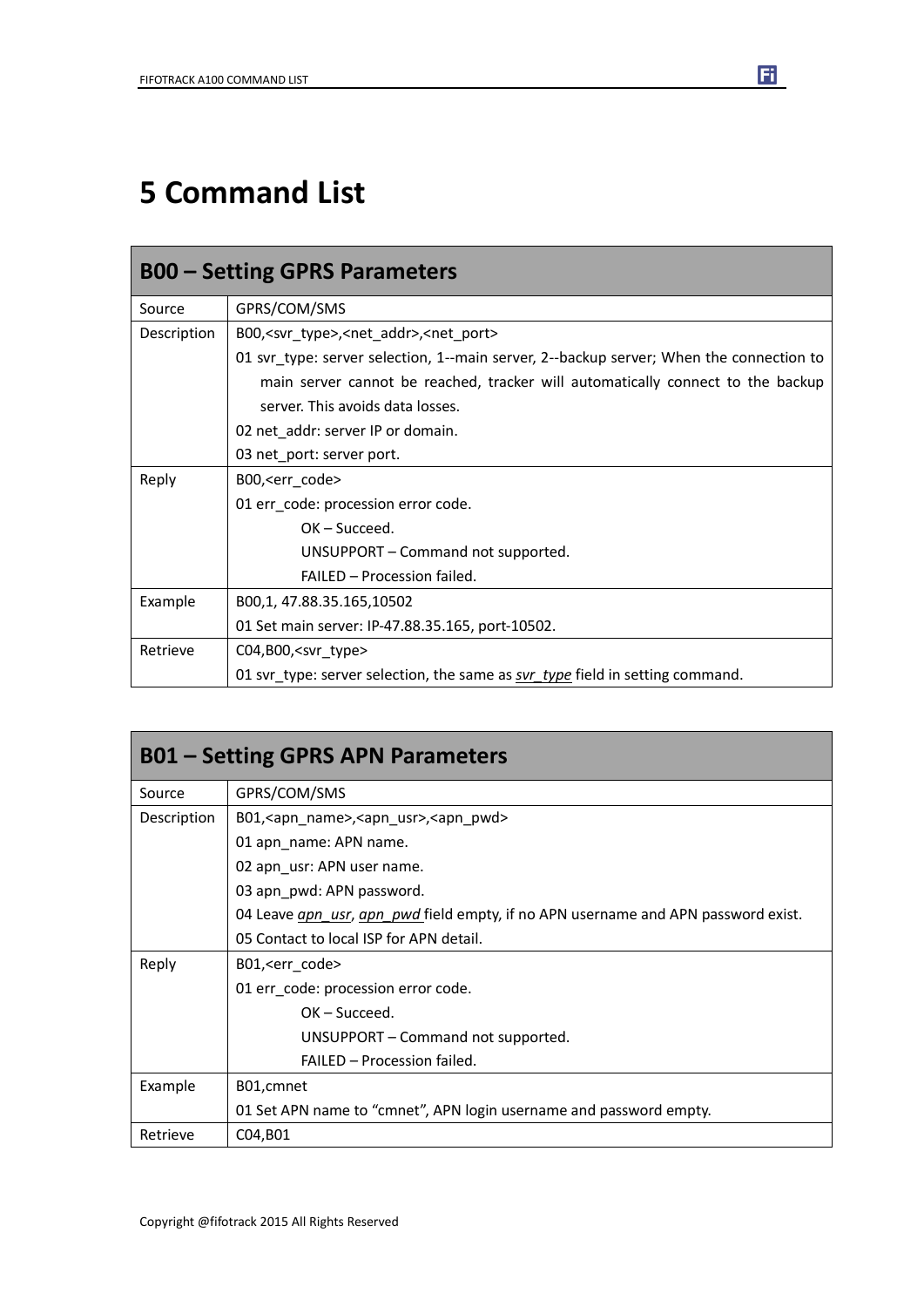| <b>B02 - Setting GPRS Link Protocol</b> |                                                |
|-----------------------------------------|------------------------------------------------|
| Source                                  | GPRS/COM/SMS                                   |
| Description                             | B02, <link type=""/>                           |
|                                         | 01 link type: Link protocol, value TCP or UDP. |
|                                         | 02 default TCP protocol.                       |
| Reply                                   | B02, <err code=""></err>                       |
|                                         | 01 err code: procession error code.            |
|                                         | $OK - Succeed.$                                |
|                                         | UNSUPPORT - Command not supported.             |
|                                         | FAILED - Procession failed.                    |
| Example                                 | B02,TCP                                        |
|                                         | 01 Set link protocol to TCP.                   |
| Retrieve                                | C04, B02                                       |

|             | <b>B03 - Setting Tracking Time Interval</b>                                                       |
|-------------|---------------------------------------------------------------------------------------------------|
| Source      | GPRS/COM/SMS                                                                                      |
| Description | B03, < basic_tmr>, < accoff_tmr>, < parking_tmr>                                                  |
|             | 01 basic tme: normal time interval, unit s.                                                       |
|             | 02 accoff_tmr: time interval when ACC OFF, unit s, default 0s.                                    |
|             | 03 parking tmr: time interval when parking, unit s, default 0s.                                   |
|             | 04 When ACC is connected, tracker uses <i>accoff tmr</i> priority, <i>parking tmr</i> is ignored. |
| Reply       | B03, <err code=""></err>                                                                          |
|             | 01 err code: procession error code.                                                               |
|             | OK-Succeed.                                                                                       |
|             | UNSUPPORT – Command not supported.                                                                |
|             | FAILED - Procession failed.                                                                       |
| Example     | B03,30                                                                                            |
|             | 01 Set timing tracking interval to 30s, tracker uploads position data every 30s.                  |
| Retrieve    | C04, B03                                                                                          |

| <b>B04 - Setting Roaming Tracking Time Interval</b> |                                                                                                                  |  |
|-----------------------------------------------------|------------------------------------------------------------------------------------------------------------------|--|
| Source                                              | GPRS/COM/SMS                                                                                                     |  |
| Description                                         | B04, <roam_basic_tmr>,<roam_accoff_tmr>,<roam_parking_tmr></roam_parking_tmr></roam_accoff_tmr></roam_basic_tmr> |  |
|                                                     | 01 roam_basic_tmr: roaming time interval, unit s, default 0s.                                                    |  |
|                                                     | 02 roam accoff tmr: time interval when ACC OFF under roaming, unit s, default 0s.                                |  |
|                                                     | 03 roam_parking_tmr: time interval when parking under roaming, unit s, default 0s.                               |  |
|                                                     | 04 When both roam accoff tmr and roam parking tmr are set, roam parking tmr will                                 |  |
|                                                     | be ignored in actual usage.                                                                                      |  |
|                                                     | 02 When both $B03$ and $B04$ (roam basic tmr $!=$ 0) are set, tracker uses below logic for                       |  |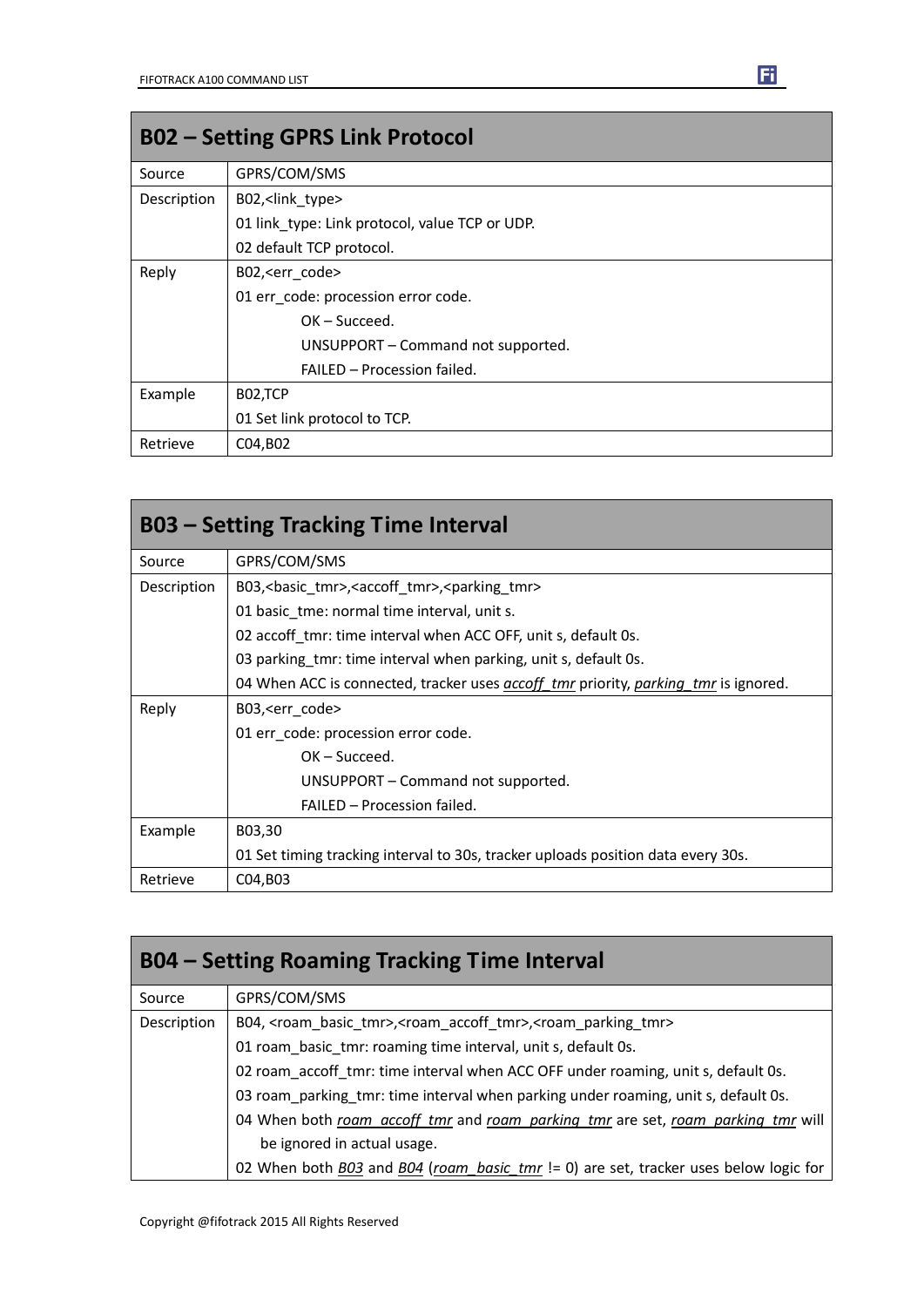|          | uploading:                                                                                     |
|----------|------------------------------------------------------------------------------------------------|
|          | $\odot$<br>When roaming detected, tracker uploads GPRS using <i>B04</i> setting, according to  |
|          | ACC, moving/parking status                                                                     |
|          | $\odot$<br>For non-roaming condition, tracker uploads GPRS using <b>BO3</b> setting, according |
|          | to ACC, moving/parking status                                                                  |
| Reply    | B04, <err code=""></err>                                                                       |
|          | 01 err code: procession error code.                                                            |
|          | $OK - Succeed.$                                                                                |
|          | UNSUPPORT – Command not supported.                                                             |
|          | FAILED - Procession failed.                                                                    |
| Example  | B04,3600                                                                                       |
|          | 01 Set timing tracking interval to 3600s while roaming.                                        |
|          |                                                                                                |
|          | B04,3600,7200                                                                                  |
|          | 01 Setting timing tracking interval to 3600s when ACC ON, 7200s when ACC off, under            |
|          | roaming status                                                                                 |
| Retrieve | C04, B04                                                                                       |

| <b>B05 - Setting Distance Tracking Interval</b> |                                                           |  |
|-------------------------------------------------|-----------------------------------------------------------|--|
| Source                                          | GPRS/COM/SMS                                              |  |
| Description                                     | B05, < basic dst>                                         |  |
|                                                 | 01 basic dst: Distance tracking interval, unit meter.     |  |
|                                                 | 02 Distance Tracking is independent from timing tracking. |  |
| Reply                                           | B05, <err code=""></err>                                  |  |
|                                                 | 01 err code: procession error code.                       |  |
|                                                 | $OK - Succeed.$                                           |  |
|                                                 | UNSUPPORT – Command not supported.                        |  |
|                                                 | FAILED - Procession failed.                               |  |
| Example                                         | B05,100                                                   |  |
|                                                 | 01 Set distance tracking to 100m.                         |  |
| Retrieve                                        | C04, B05                                                  |  |

| B07 – Setting the Direction Change Upload |                                                                                   |  |
|-------------------------------------------|-----------------------------------------------------------------------------------|--|
| Source                                    | GPRS/COM/SMS                                                                      |  |
| Description                               | B07, <course></course>                                                            |  |
|                                           | 01 course: direction change angle, unit degree, range 1--359, default 0.          |  |
|                                           | 02 When course is set to 0, direction change upload is disabled.                  |  |
|                                           | 03 When driving direction change exceeds the setting value, tracker will upload a |  |
|                                           | position data for supplement.                                                     |  |
| Reply                                     | B07, <err code=""></err>                                                          |  |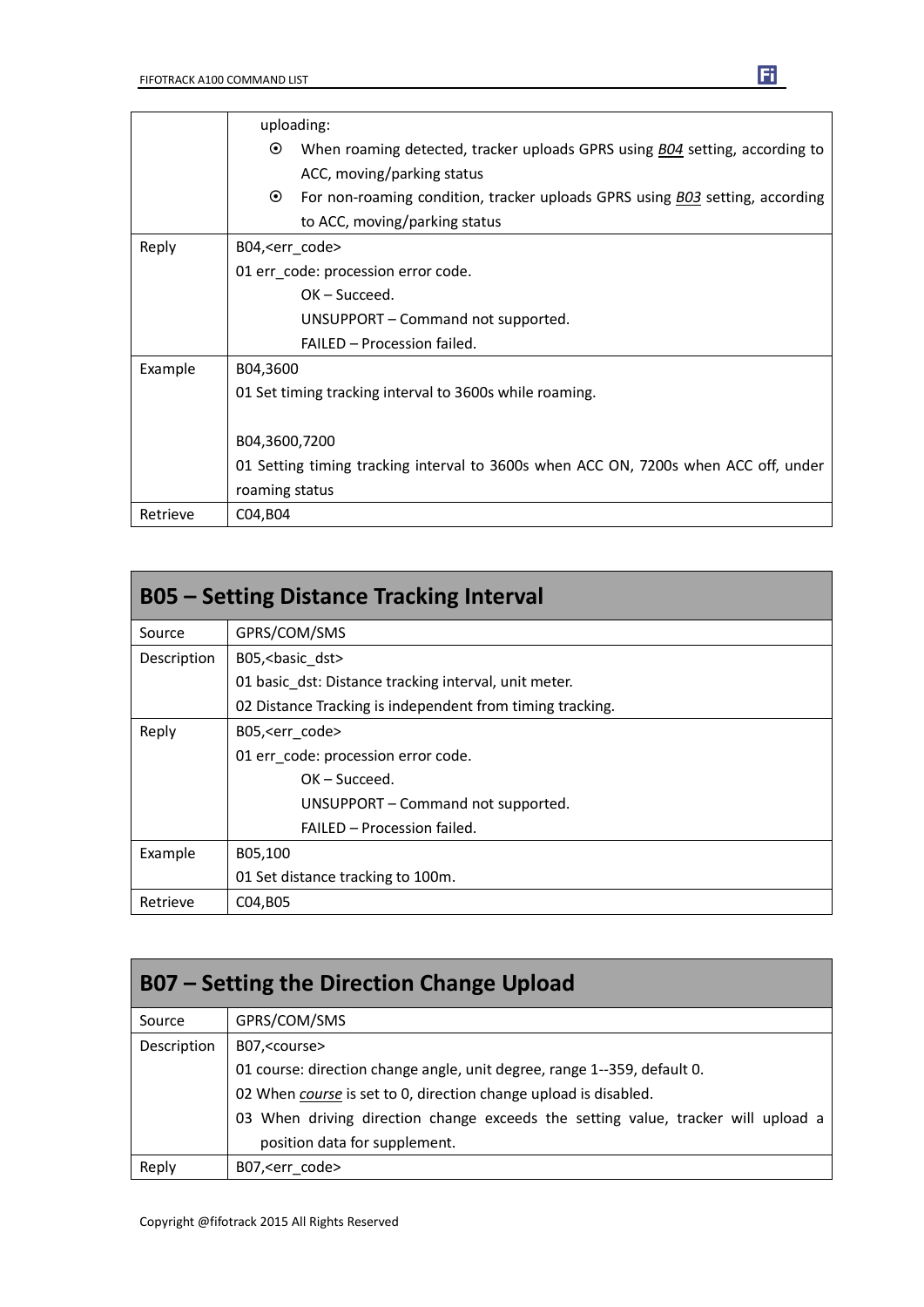|          | 01 err code: procession error code.   |
|----------|---------------------------------------|
|          | $OK - Succeed.$                       |
|          | UNSUPPORT - Command not supported.    |
|          | FAILED - Procession failed.           |
| Example  | B07,30                                |
|          | 01 Set direction change angle to 30°. |
| Retrieve | C04, B07                              |

| <b>B08 – Setting Speeding Alarm</b> |                                                                                |
|-------------------------------------|--------------------------------------------------------------------------------|
| Source                              | GPRS/COM/SMS                                                                   |
| Description                         | B08, <speeding>,<br/>buz&gt;</speeding>                                        |
|                                     | 01 speeding: speed, unit km/h, range 0--300, default 0.                        |
|                                     | 02 When <i>speeding</i> is set to 0, speeding alarm is disabled.               |
|                                     | 03 buz: 1-Enable buzzer when speeding; 0-Disable(default)                      |
|                                     | 04 When buz==1, tracker controls buzzer via OUT2, till speed returns to normal |
| Reply                               | B08, <err code=""></err>                                                       |
|                                     | 01 err code: procession error code.                                            |
|                                     | $OK - Succeed.$                                                                |
|                                     | UNSUPPORT – Command not supported.                                             |
|                                     | FAILED - Procession failed.                                                    |
| Example                             | B08,90                                                                         |
|                                     | 01 Set speed limit to 90km/h; Disable buzzer                                   |
| Retrieve                            | C04, B08                                                                       |

| <b>B10 – Setting SMS Password</b> |                                                                         |
|-----------------------------------|-------------------------------------------------------------------------|
| Source                            | GPRS/COM/SMS                                                            |
| Description                       | B10, <sms pwd=""></sms>                                                 |
|                                   | 01 sms_pwd: SMS password, 6 digits, default "000000".                   |
| Reply                             | B10, <err_code></err_code>                                              |
|                                   | 01 err_code: procession error code.                                     |
|                                   | $OK - Succeed.$                                                         |
|                                   | UNSUPPORT – Command not supported.                                      |
|                                   | FAILED - Procession failed.                                             |
| Example                           | B10,472627                                                              |
|                                   | 01 Set SMS password to "472627".                                        |
|                                   |                                                                         |
|                                   | B10,47262A                                                              |
|                                   | 01 Invalid command, because SMS password needs to be a 6 digits string. |
| Retrieve                          | C04, B10                                                                |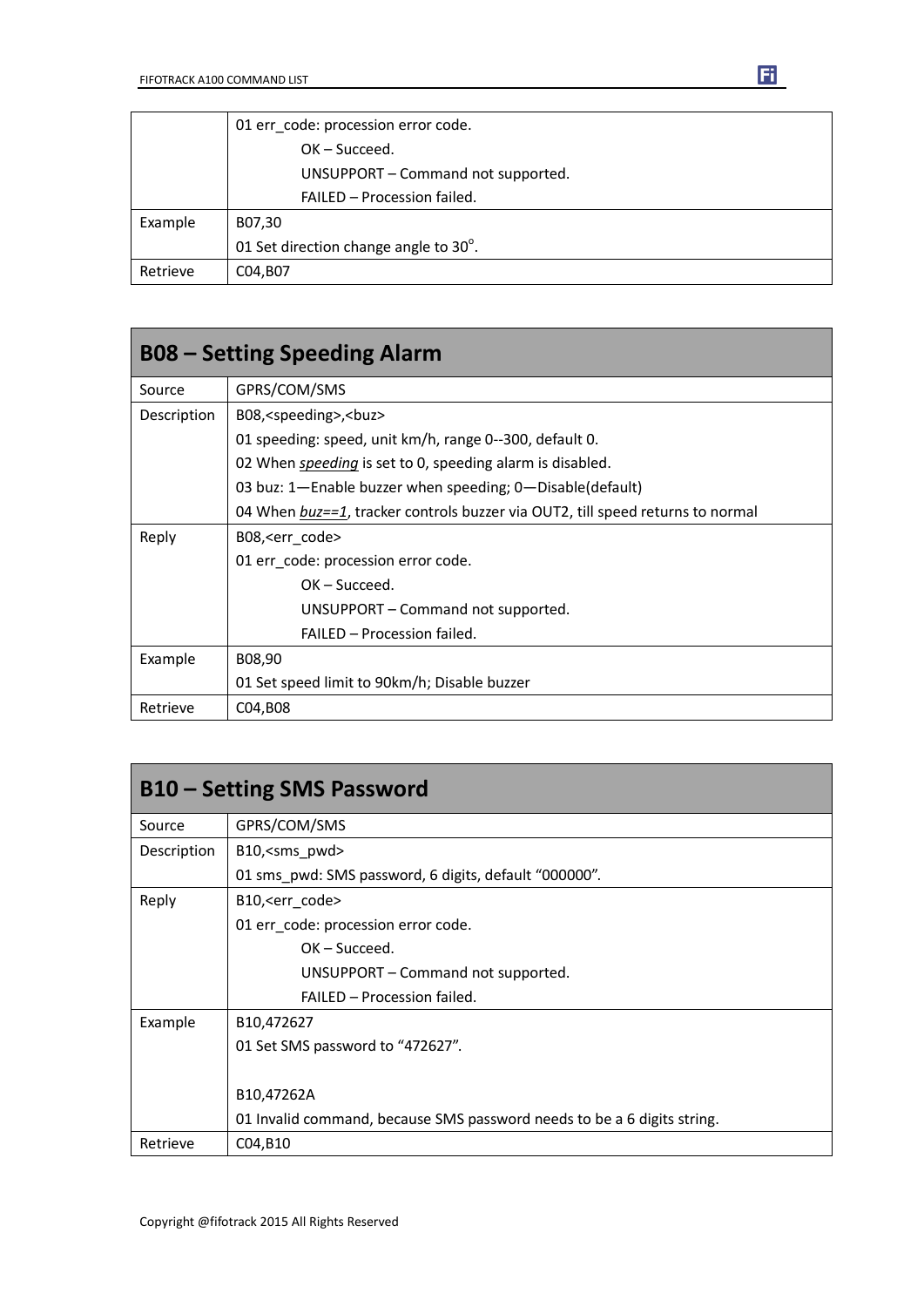| <b>B11 - Setting SOS Number</b> |                                                                             |
|---------------------------------|-----------------------------------------------------------------------------|
| Source                          | GPRS/COM/SMS                                                                |
| Description                     | B11, <sos num1="">,<sos num2="">,<sos num3=""></sos></sos></sos>            |
|                                 | 01 sos num1, 2, 3: SOS numbers to be set; 3 numbers can be set at most.     |
|                                 | 02 Refer to B23 for the function of SOS number(s).                          |
| Reply                           | B11, <err code=""></err>                                                    |
|                                 | 01 err code: procession error code.                                         |
|                                 | $OK - Succeed.$                                                             |
|                                 | UNSUPPORT - Command not supported.                                          |
|                                 | FAILED - Procession failed.                                                 |
| Example                         | B11,15698210011,,15698210200                                                |
|                                 | 01 Set sos_num1 to 15698210011, sos_num2 to empty, sos_num3 to 15698210200. |
| Retrieve                        | C04, B11                                                                    |

| <b>B12 - Output Control</b> |                                                                                         |
|-----------------------------|-----------------------------------------------------------------------------------------|
| Source                      | GPRS/COM/SMS                                                                            |
| Description                 | B12, <index>, <action>, <safe speed=""></safe></action></index>                         |
|                             | 01 index: out port selection, value 1, 2, 3 etc                                         |
|                             | 02 action: Output control, 0--output low level, 1-output high level.                    |
|                             | 03 safe_speed: speed limit, unit km/h, range 1-300; when this parameter is set to 0, or |
|                             | this filed is empty, output control takes effect immediately; Other value, set the      |
|                             | speed limit for output control. When the driving speed is lower than the speed limit,   |
|                             | the output control takes effect.                                                        |
| Reply                       | B12, <err code=""></err>                                                                |
|                             | 01 err_code: error code.                                                                |
|                             | $OK - Succeed.$                                                                         |
|                             | UNSUPPORT - Command not supported.                                                      |
|                             | FAILED - Processing failed.                                                             |
| Example                     | B12,1,1,20                                                                              |
|                             | 01 Set OUT1 to output high level when speed less than 20km/h.                           |
| Retrieve                    | <b>UNSUPPORT</b>                                                                        |

| <b>B13 - Pulse Output Control</b> |                                                                                    |
|-----------------------------------|------------------------------------------------------------------------------------|
| Source                            | GPRS/COM/SMS                                                                       |
| Description                       | B13, <index>,<on_time>,<off_time>,<pls_cnt></pls_cnt></off_time></on_time></index> |
|                                   | 01 index: out port specification, value 1, 2, 3 etc                                |
|                                   | 02 on_time: Duration of high level, unit ms.                                       |
|                                   | 03 off_time: Duration of low level, unit ms.                                       |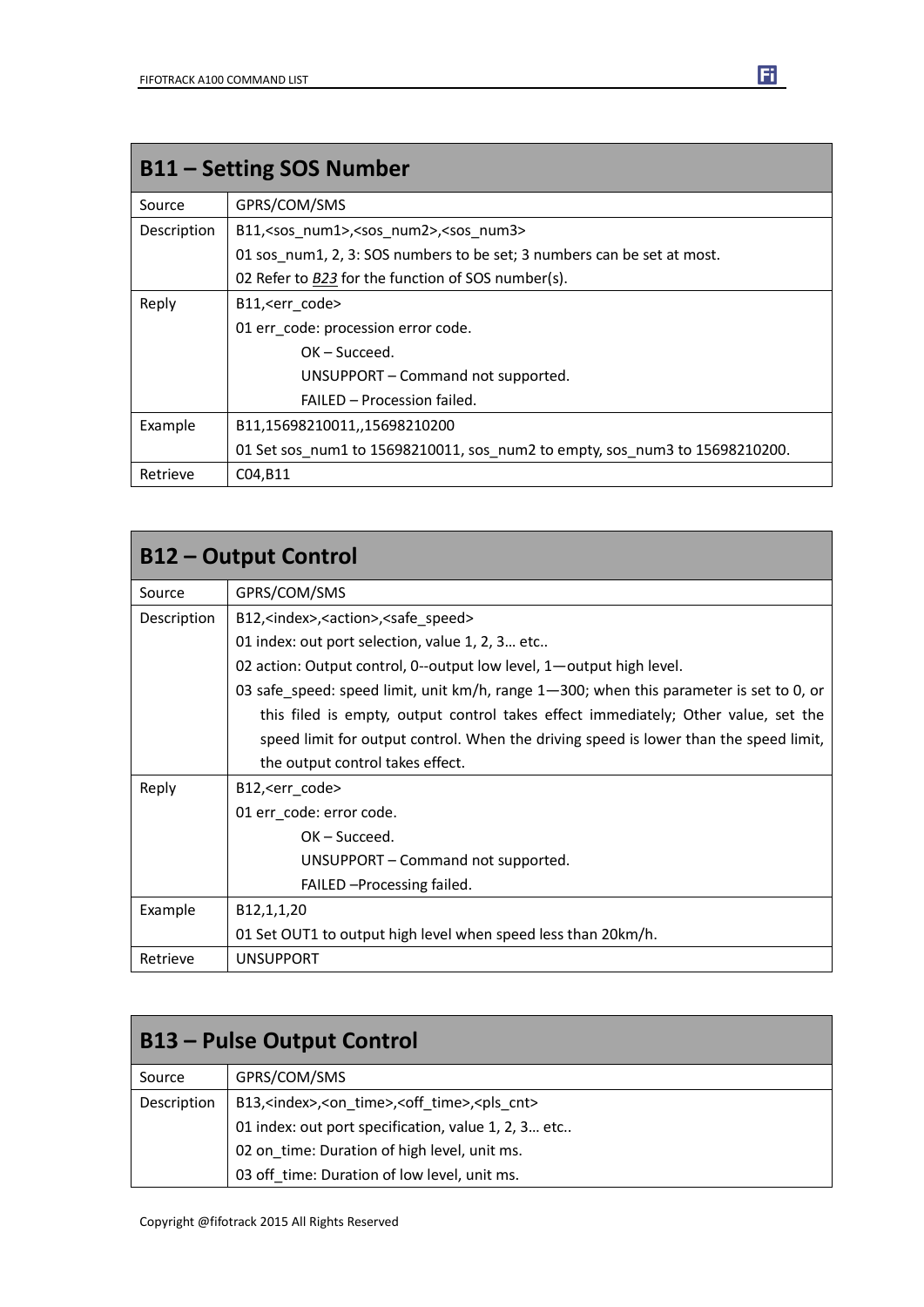|          | 04 pls_cnt: Pulse number.                                                            |
|----------|--------------------------------------------------------------------------------------|
| Reply    | B13, <err code=""></err>                                                             |
|          | 01 err code: error code.                                                             |
|          | $OK - Succeed.$                                                                      |
|          | UNSUPPORT - Command not supported.                                                   |
|          | FAILED - Processing failed.                                                          |
| Example  | B13,1,1000,1000,10                                                                   |
|          | 01 Set OUT1 to output 10 pulse, whose high level duration 1000ms, low level duration |
|          | 1000ms.                                                                              |
| Retrieve | <b>UNSUPPORT</b>                                                                     |

| B14 – Setting SMS Time Zone |                                                                                 |
|-----------------------------|---------------------------------------------------------------------------------|
| Source                      | GPRS/COM/SMS                                                                    |
| Description                 | B14, <tzone></tzone>                                                            |
|                             | 01 tzone: time zone, range $[-12, 12]$ .                                        |
|                             | 02 Default value of tzone is 0.                                                 |
|                             | 03 When SMS time zone is set, all tracking/alarm SMS use tzone for date & time. |
|                             | 04 GPRS data uploading uses UTC-0 time zone.                                    |
| Reply                       | B14, <err code=""></err>                                                        |
|                             | 01 err code: procession error code.                                             |
|                             | $OK - Succeed.$                                                                 |
|                             | UNSUPPORT – Command not supported.                                              |
|                             | FAILED - Procession failed.                                                     |
| Example                     | B14,-8                                                                          |
| Retrieve                    | C04, B14                                                                        |

| B16 – Setting Initial Mileage and Initial Runtime |                                                                                      |
|---------------------------------------------------|--------------------------------------------------------------------------------------|
| Source                                            | GPRS/COM/SMS                                                                         |
| Description                                       | B16, <init mile="">,<init runtime=""></init></init>                                  |
|                                                   | 01 init mile: initial mileage, unit meter, default 0m.                               |
|                                                   | 02 init runtime: initial runtime, unit s, default 0s.                                |
| Reply                                             | B16, <err_code></err_code>                                                           |
|                                                   | 01 err code: error code.                                                             |
|                                                   | $OK - Succeed.$                                                                      |
|                                                   | UNSUPPORT – Command not supported.                                                   |
|                                                   | FAILED - Processing failed.                                                          |
| Example                                           | <b>B16</b>                                                                           |
|                                                   | 01 Set both initial mileage and runtime to 0                                         |
| Retrieve                                          | C04, B16                                                                             |
|                                                   | 01 The retrieved value is current mileage and current runtime, not the setting ones. |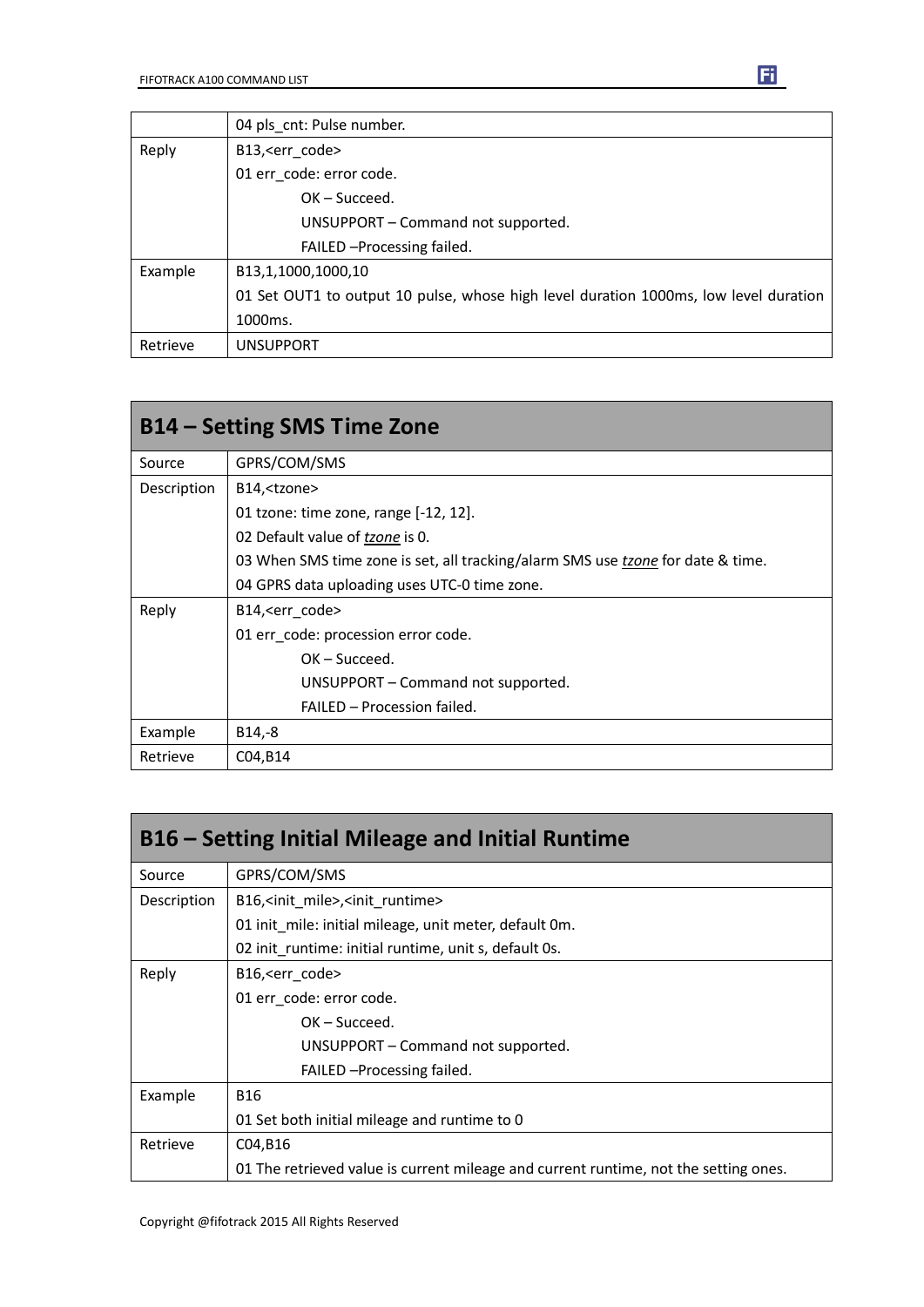| <b>B17 - Clear Blind Data</b> |                                        |
|-------------------------------|----------------------------------------|
| Source                        | GPRS/COM/SMS                           |
| Description                   | B17, < data_type>                      |
|                               | 01 data_type: blind data type.         |
|                               | $1 - GPRS$ Blind.                      |
|                               | $2 -$ SMS blind.                       |
|                               | 3 – Both GPRS and SMS blind.           |
| Reply                         | B17, <err code=""></err>               |
|                               | 01 err_code: procession error code.    |
|                               | $OK - Succeed.$                        |
|                               | UNSUPPORT – Command not supported.     |
|                               | FAILED - Procession failed.            |
| Example                       | B17,3                                  |
|                               | 01 Clear both GPRS and SMS blind data. |
| Retrieve                      | <b>UNSUPPORT</b>                       |

| <b>B18 – Setting in-port Working Mode</b> |                                                                                 |
|-------------------------------------------|---------------------------------------------------------------------------------|
| Source                                    | GPRS/COM/SMS                                                                    |
| Description                               | B18, <input/> , <valid mode=""></valid>                                         |
|                                           | 01 input: in-port selection, 1--input1, 2--input2, etc                          |
|                                           | 02 valid mode: valid trigger mode, 0--low level valid, 1--high level valid.     |
| Reply                                     | B18, <err code=""></err>                                                        |
|                                           | 01 err code: error code.                                                        |
|                                           | $OK - Succeed.$                                                                 |
|                                           | UNSUPPORT – Command not supported.                                              |
|                                           | FAILED - Processing failed.                                                     |
| Example                                   | B <sub>18</sub> , 3, 1                                                          |
|                                           | 01 Set IN3 to high level valid mode.                                            |
| Retrieve                                  | $CO4, B18,$ <input/>                                                            |
|                                           | 01 input: in-port selection, the same as <i>input</i> field in setting command. |

| B19 – Setting Circle geo-fence |                                                                              |
|--------------------------------|------------------------------------------------------------------------------|
| Source                         | GPRS/COM/SMS                                                                 |
| Description                    | B19, <index>,<flag>,<radium>,<lat>,<lon></lon></lat></radium></flag></index> |
|                                | 01 index: fence index, value 1~8, i.e.: 8 geo-fence can be set at most.      |
|                                | 02 flag: alarm flag                                                          |
|                                | flag=1: Trigger alarm when exit fence.                                       |
|                                | flag=2: Trigger alarm when enter fence.                                      |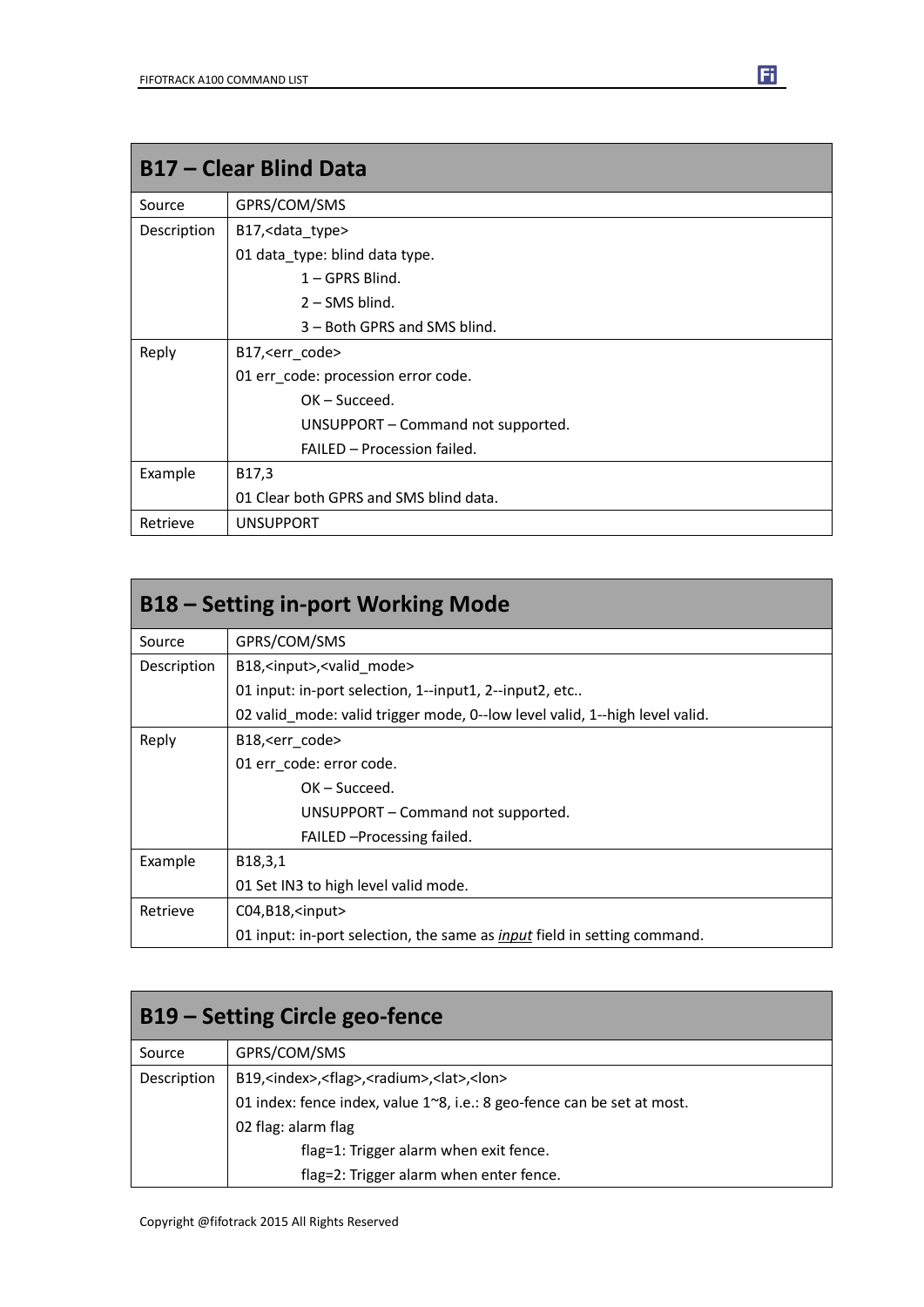|          | flag=3: Trigger alarm both enter and exit fence.                                                     |
|----------|------------------------------------------------------------------------------------------------------|
|          | 03 radium: radium of circle geo-fence, unit meter.                                                   |
|          | 04 lat: latitude of center point, decimal string format.                                             |
|          | 05 Ion: longitude of center point, decimal string format.                                            |
|          | 06 When <i>lat</i> and <i>lon</i> are empty, current latitude and longitude is used, while GPS valid |
|          | signal is needed.                                                                                    |
|          | 07 When <i>flag, radium, lat, lon</i> are empty, delete goe-fence specified by <i>index</i> ; When   |
|          | index=0 or empty, delete all.                                                                        |
| Reply    | B19, <err_code></err_code>                                                                           |
|          | 01 err_code: procession error code.                                                                  |
|          | $OK - Succeed.$                                                                                      |
|          | UNSUPPORT - Command not supported.                                                                   |
|          | FAILED - Procession failed.                                                                          |
| Example  | B <sub>19</sub> , 1, 3, 200                                                                          |
|          | 01 Set the first circle geo-fence, centre point: current location, radium: 200m, output              |
|          | alarm both enter and exit fence.                                                                     |
| Retrieve | C04,B19, <index></index>                                                                             |
|          | 01 index: fence index, value $1^{\sim}8$ , the same as <i>index</i> field in setting command.        |

| <b>B21 – Setting Fatigue Driving</b> |                                                                                            |
|--------------------------------------|--------------------------------------------------------------------------------------------|
| Source                               | GPRS/COM/SMS                                                                               |
| Description                          | B21, <drowsy_time>,<rest_time></rest_time></drowsy_time>                                   |
|                                      | 01 drowsy time: Fatigue driving time, unit s, default 14400s.                              |
|                                      | 02 rest_time: Minimum rest time after fatigue driving, unit s, default 1200s.              |
|                                      | 03 When <i>drowsy time</i> is set to 0, fatigue driving alarm is disabled.                 |
|                                      | 04 The field rest time can be empty, while the default value is used.                      |
|                                      | 05 When <i>drowsy_time</i> and <i>rest_time</i> are empty, both values are set to default. |
| Reply                                | B21, <err code=""></err>                                                                   |
|                                      | 01 err code: procession error code.                                                        |
|                                      | $OK - Succed.$                                                                             |
|                                      | UNSUPPORT – Command not supported.                                                         |
|                                      | <b>FAILED - Procession failed.</b>                                                         |
| Example                              | <b>B21</b>                                                                                 |
|                                      | 01 Set fatigue driving time to the default value 14400s, and minimum rest time to the      |
|                                      | default value 1200s.                                                                       |
| Retrieve                             | C04, B21                                                                                   |

| <b>B22 – Setting Maximum Parking Time</b> |              |
|-------------------------------------------|--------------|
| Source                                    | GPRS/COM/SMS |
| Description   B22, <time></time>          |              |

Т

٦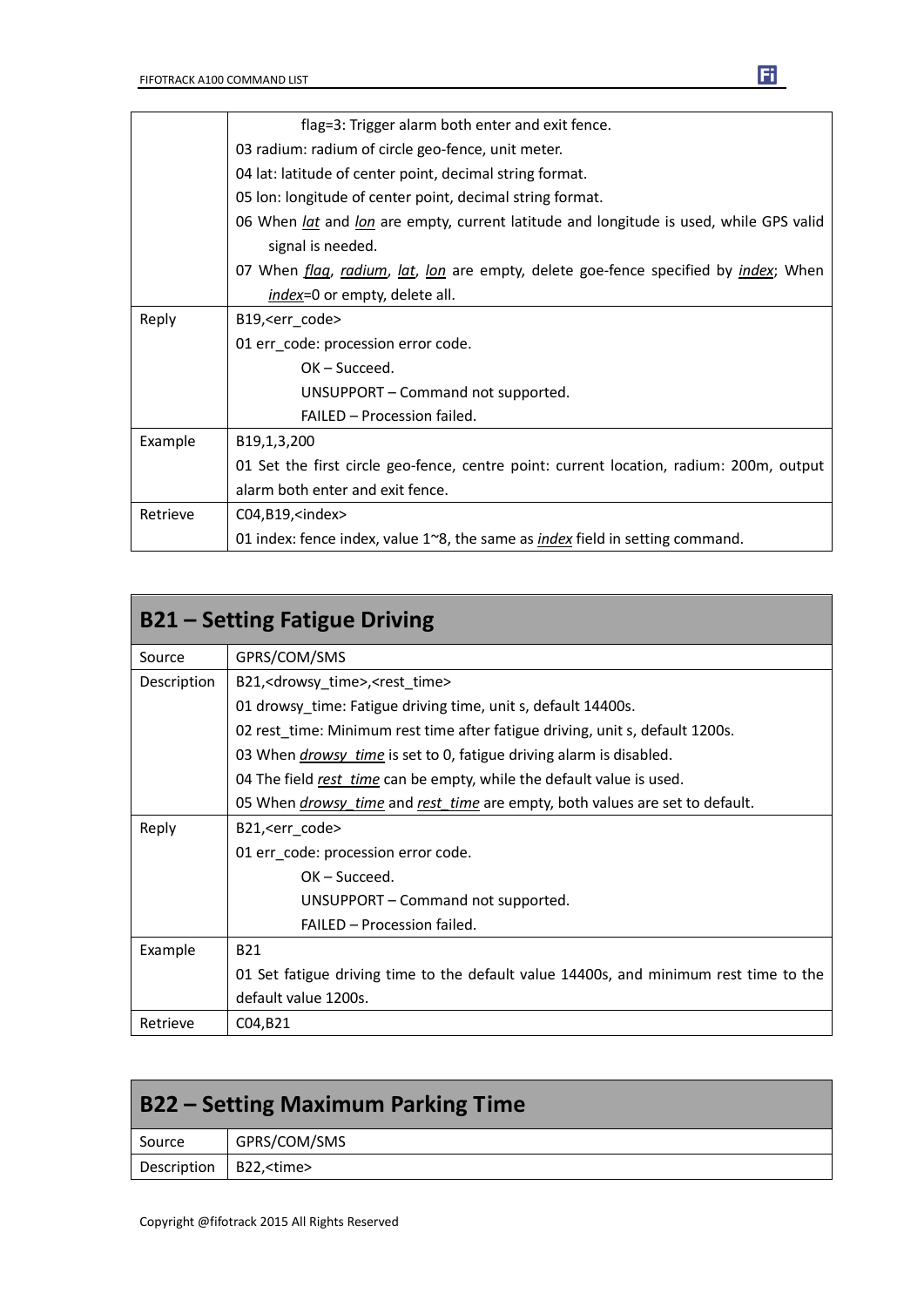|          | 01 time: Maximum parking time, unit s, default 0s, i.e. parking overtime alarm is |
|----------|-----------------------------------------------------------------------------------|
|          | disabled.                                                                         |
|          | 02 When parking time exceeds preset value, a parking overtime alarm triggered.    |
| Reply    | B22, <err code=""></err>                                                          |
|          | 01 err_code: error code.                                                          |
|          | $OK - Succeed.$                                                                   |
|          | UNSUPPORT – Command not supported.                                                |
|          | FAILED - Processing failed.                                                       |
| Example  | B22,1200                                                                          |
|          | 01 Set maximum parking time to 1200s.                                             |
| Retrieve | C04, B22                                                                          |

|             | <b>B23 - Setting Alarm Action</b>                                                                                                             |
|-------------|-----------------------------------------------------------------------------------------------------------------------------------------------|
| Source      | GPRS/COM/SMS                                                                                                                                  |
| Description | B23, <alm-code>,<gprs><sms><two-way-call><monitor-call><photo><an-idx></an-idx></photo></monitor-call></two-way-call></sms></gprs></alm-code> |
|             | 01 alm-code: Alarm type, refer to Appendix -A.                                                                                                |
|             | 02 GPRS: Disable/enable GPRS uploading.                                                                                                       |
|             | 03 SMS: Disable/enable SMS to SOS number.                                                                                                     |
|             | 04 two-way-call: Disable/enable SOS number dialing under two-way conversation.                                                                |
|             | 05 monitor-call: Disable/enable SOS number dialing under monitor mode.                                                                        |
|             | 06 photo: Disable/enable photographing. For A100, photographing is not supported.                                                             |
|             | 07 AN-idx: Complicated action, value 1~6, which corresponds to <i>index</i> field in B24                                                      |
|             | command; AN is composed of a serial command sets, performing user define                                                                      |
|             | operations; Refer to <b>B24</b> command for detail.                                                                                           |
|             | 08 When both two-way-call and monitor-call are set, monitor-call is valid, while                                                              |
|             | two-way-call ignored.                                                                                                                         |
|             | 09 two-way-call or monitor-call is valid when SOS number set, refer to B11 command for                                                        |
|             | SOS number(s) setting.                                                                                                                        |
| Reply       | B23, <err_code></err_code>                                                                                                                    |
|             | 01 err_code: procession error code.                                                                                                           |
|             | OK-Succeed.                                                                                                                                   |
|             | UNSUPPORT - Command not supported.                                                                                                            |
|             | FAILED - Procession failed.                                                                                                                   |
| Example     | B23,2,110102                                                                                                                                  |
|             | 01 Set action when SOS triggered:                                                                                                             |
|             | a Sending GPRS alarm data to platform.                                                                                                        |
|             | b Sending alarm SMS with C01 format to SOS number.                                                                                            |
|             | c Dial SOS numbers under monitor mode.                                                                                                        |
|             | d Perform operations which is defined by $B24$                                                                                                |
| Retrieve    | C04,B23, <alm-code></alm-code>                                                                                                                |
|             | 01 alm-code: Alarm type, refer to <i>Appendix -A</i> . The same as <i>alm-code</i> field in setting                                           |
|             | command.                                                                                                                                      |

 $\blacksquare$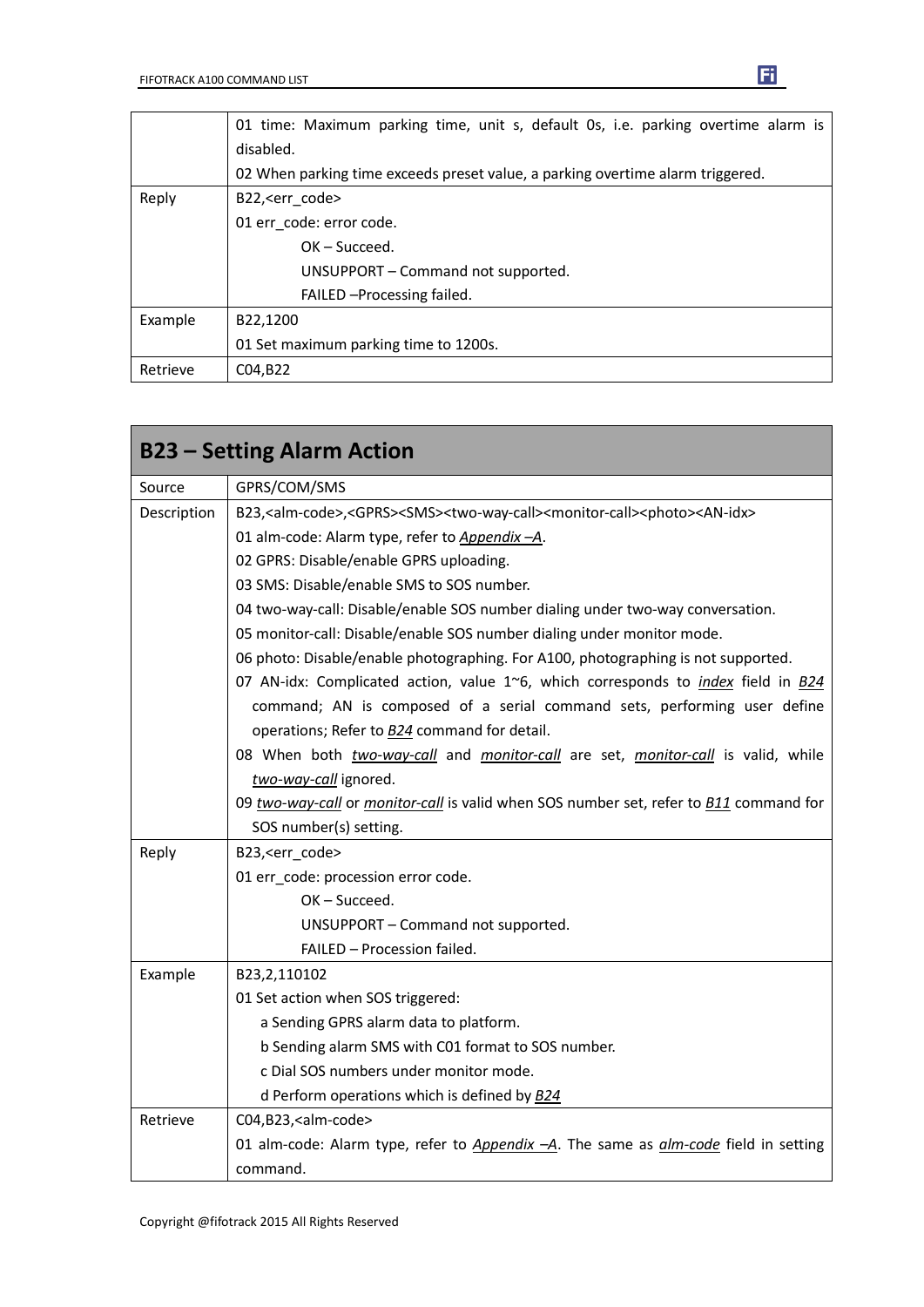| <b>B24 – Setting Complicated Alarm Action</b> |                                                                                                           |
|-----------------------------------------------|-----------------------------------------------------------------------------------------------------------|
| Source                                        | GPRS/COM/SMS                                                                                              |
| Description                                   | B24, <an-idx>,'#oper-1',<delay_t>,'#oper-2',</delay_t></an-idx>                                           |
|                                               | 01 The command defines complicated alarm action, "AN" for short; AN is used associated                    |
|                                               | with B23 setting. When both "AN-idx" field in B23 command, and AN detail in B24 are                       |
|                                               | set, operation can be performed then.                                                                     |
|                                               | 02 AN-idx: AN index, value 1~6, corresponds to 1~6 operation sets; It can be selected by                  |
|                                               | AN-idx field in B23 command.                                                                              |
|                                               | 03 #oper-[1,2]: Operation instruction, composed of a serial command(s). Maximum                           |
|                                               | length of 64 bytes.                                                                                       |
|                                               | 04 delay_t: Delay time between adjoining operation, unit second. It means, tracker                        |
|                                               | performs operations defined by <i>opera-1</i> , delay <i>delay</i> t seconds, then perform <i>opera-2</i> |
|                                               | 05 The writing rule of B24:                                                                               |
|                                               | a Single quotes in front of and behind oper-x are needed, which is used to define                         |
|                                               | operation start                                                                                           |
|                                               | b oper-x is composed of commands sets, it is written in "SMS Command Format". For                         |
|                                               | example, '#B12,1,1'                                                                                       |
|                                               | c delay t is written in digital directly, there is no single quote in front or behind                     |
|                                               | 06 The operation flow of AN action                                                                        |
|                                               | a Tracker detects alarm occurring.                                                                        |
|                                               | b Tracker checks whether AN-idx is selected in B23, and whether AN detail is set in                       |
|                                               | B24.                                                                                                      |
|                                               | c When both <b>B23</b> and <b>B24</b> is set, tracker performs operation defined by <b>B24</b> .          |
| Reply                                         | B24, <err_code></err_code>                                                                                |
|                                               | 01 err_code: procession error code.                                                                       |
|                                               | OK-Succeed.                                                                                               |
|                                               | UNSUPPORT - Command not supported.                                                                        |
|                                               | FAILED - Procession failed.                                                                               |
| Example                                       | B23,2,100003                                                                                              |
|                                               | B24,3,'#B12,1,1',3,'#B12,1,0'                                                                             |
|                                               | 01 Tracker will upload GPRS package, and perform AN3 when SOS detected.                                   |
|                                               | 02 When SOS detected, tracker uploads GPRS alarm package, set OUT1 high level, delay                      |
|                                               | 3s, and then set OUT1 low level.                                                                          |
| Retrieve                                      | C04, B24, < AN-idx >                                                                                      |
|                                               | 01 AN-idx: AN index, the same as <b>AN-idx</b> field in setting command                                   |

| <b>B26 – Setting Alarm SMS Head String</b> |                                                      |
|--------------------------------------------|------------------------------------------------------|
| Source                                     | GPRS/COM/SMS                                         |
| Description                                | B26, <alm-code>,<sms_string></sms_string></alm-code> |
|                                            | 01 alm-code: Alarm type, refer to Appendix -A.       |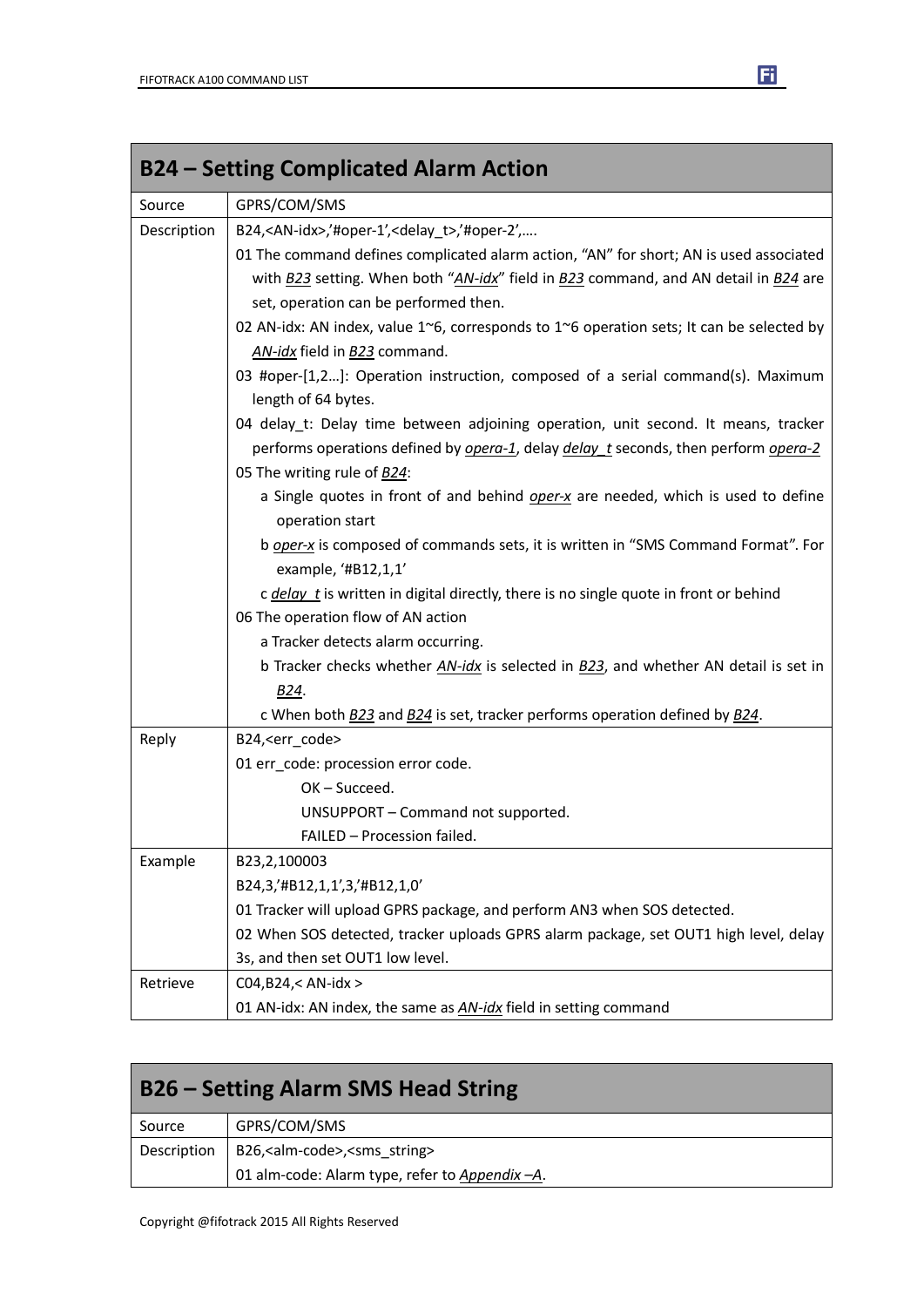|          | 02 sms string: SMS head string, 16 bytes length at most.                                |
|----------|-----------------------------------------------------------------------------------------|
|          | 03 Refer to Appendix-A for default string.                                              |
| Reply    | B26, <err code=""></err>                                                                |
|          | 01 err code: error code.                                                                |
|          | $OK - Succeed.$                                                                         |
|          | UNSUPPORT – Command not supported.                                                      |
|          | FAILED - Processing failed.                                                             |
| Example  | <b>B26,2,HELP</b>                                                                       |
|          | 01 Set SMS head string of SOS to "HELP".                                                |
| Retrieve | $CO4, B26,$ calm-code>                                                                  |
|          | 01 alm-code: Alarm type, refer to Appendix $-A$ . The same as alm-code field in setting |
|          | command.                                                                                |

| B27 – Setting Parameters of Harsh Acceleration Alarm |                                                                        |
|------------------------------------------------------|------------------------------------------------------------------------|
| Source                                               | GPRS/COM/SMS                                                           |
| Description                                          | B27, <speed_var>, <time_lmt></time_lmt></speed_var>                    |
|                                                      | 01 speed var: maximum acceleration speed, unit km/h, default 0.        |
|                                                      | 02 time Imt: hard acceleration detection time, unit s, default 0.      |
|                                                      | 03 Refer to Appendix - A for alm-code of harsh accelerate              |
| Reply                                                | B27, <err code=""></err>                                               |
|                                                      | 01 err code: procession error code.                                    |
|                                                      | $OK - Succeed.$                                                        |
|                                                      | UNSUPPORT – Command not supported.                                     |
|                                                      | FAILED - Procession failed.                                            |
| Example                                              | B27,40,2                                                               |
|                                                      | 01 Set hard acceleration parameters: 40km/h speed variation within 2s. |
| Retrieve                                             | C04, B27                                                               |

| B28 – Setting Parameters of Harsh Braking Alarm |                                                                                               |
|-------------------------------------------------|-----------------------------------------------------------------------------------------------|
| Source                                          | GPRS/COM/SMS                                                                                  |
| Description                                     | B28, <speed var="">, <time lmt=""></time></speed>                                             |
|                                                 | 01 speed var: maximum decrease speed, unit km/h, default 0.                                   |
|                                                 | 02 time Imt: hard braking detection time, unit s, default 0.                                  |
|                                                 | 03 When driving speed decrease beyond <i>speed var</i> , tracker triggers hard braking alarm. |
|                                                 | 04 Refer to Appendix - A for alm-code of harsh brake                                          |
| Reply                                           | B28, <err code=""></err>                                                                      |
|                                                 | 01 err code: procession error code.                                                           |
|                                                 | $OK - Succeed.$                                                                               |
|                                                 | UNSUPPORT - Command not supported.                                                            |
|                                                 | FAILED - Procession failed.                                                                   |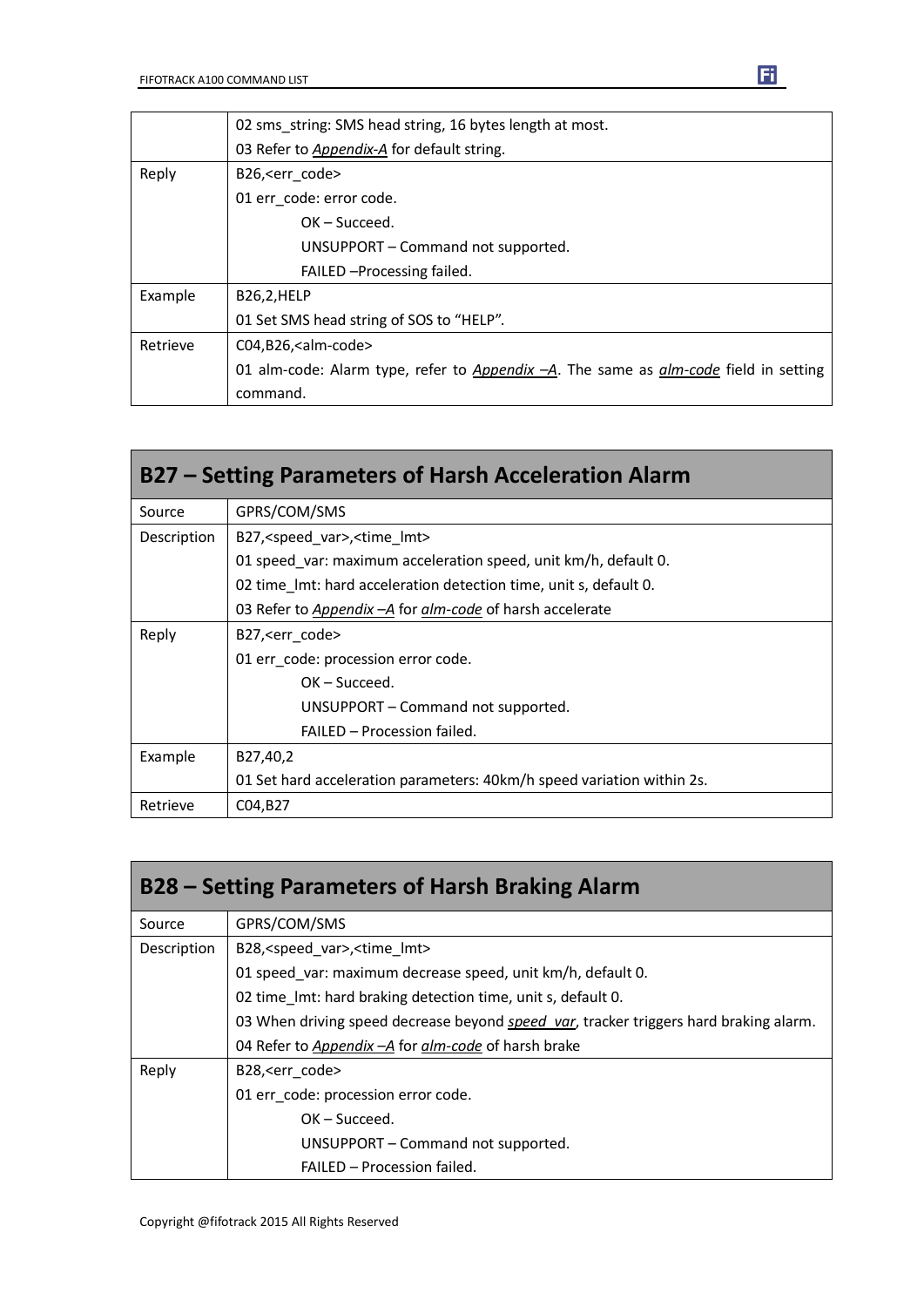| Example  | Refer to example in B27 |
|----------|-------------------------|
| Retrieve | C04, B28                |

| B29 – Setting Sensitivity of Motion Sensor |                                                                                      |
|--------------------------------------------|--------------------------------------------------------------------------------------|
| Source                                     | GPRS/COM/SMS                                                                         |
| Description                                | B29, <level></level>                                                                 |
|                                            | 01 level: sensitivity of motion sensor, value [0, 10]; the smaller value, the higher |
|                                            | sensitivity                                                                          |
| Reply                                      | B29, <err code=""></err>                                                             |
|                                            | 01 err code: procession error code.                                                  |
|                                            | $OK - Succeed.$                                                                      |
|                                            | UNSUPPORT - Command not supported.                                                   |
|                                            | FAILED - Procession failed.                                                          |
| Example                                    | B29,5                                                                                |
| Retrieve                                   | C04,B29                                                                              |

| <b>B31 - Setting SOS Number Attribute</b> |                                                                                                |  |
|-------------------------------------------|------------------------------------------------------------------------------------------------|--|
| Source                                    | GPRS/COM/SMS                                                                                   |  |
| Description                               | B31, <sos-num>,<two-way-call>,<monitor>,<pos-sms></pos-sms></monitor></two-way-call></sos-num> |  |
|                                           | 01 Set SOS number attribute, refer to <b>B11</b> command for SOS number setting.               |  |
|                                           | 02 sos-num: SOS index, value 1, 2, 3, which corresponds to SOS number set by B11<br>command.   |  |
|                                           | 03 two-way-call: attribute of two-way conversation.                                            |  |
|                                           | 04 monitor: attribute of monitor-mode conversation.                                            |  |
|                                           | 05 pos-sms: attribute of position SMS.                                                         |  |
|                                           | 06 Description of attribute:                                                                   |  |
|                                           | two-way-call: tracker picks up incoming phone-call in two-way conversation                     |  |
|                                           | mode.                                                                                          |  |
|                                           | monitor: tracker picks up incoming phone-call in monitor mode.                                 |  |
|                                           | pos-sms: Tracker sends position SMS after incoming phone-call ends. Refer to                   |  |
|                                           | C01 command for SMS format.                                                                    |  |
|                                           | 07 When both two-way-call and monitor are set, monitor is valid, i.e.: tracker picks up        |  |
|                                           | phone-call in monitor mode.                                                                    |  |
|                                           | 08 When the command string has only sos-num field, default attribute is set to                 |  |
|                                           | corresponding SOS number.                                                                      |  |
|                                           | 09 Default attribute of SOS number: two-way-call and pos-sms.                                  |  |
| Reply                                     | B31, <err code=""></err>                                                                       |  |
|                                           | 01 err code: procession error code.                                                            |  |
|                                           | OK-Succeed.                                                                                    |  |
|                                           | UNSUPPORT - Command not supported.                                                             |  |

Copyright @fifotrack 2015 All Rights Reserved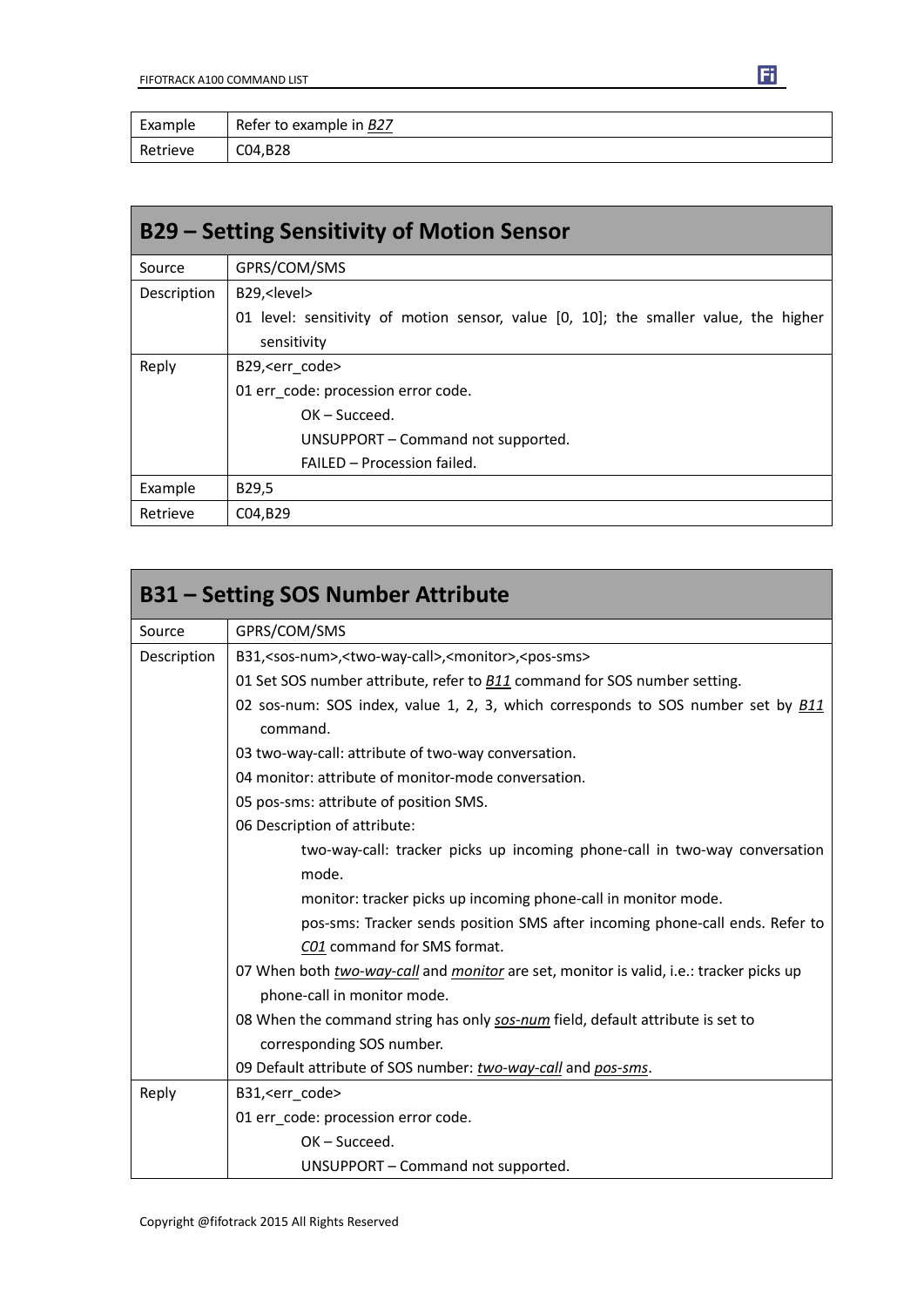|          | FAILED - Procession failed.                                                         |
|----------|-------------------------------------------------------------------------------------|
| Example  | B31,1,1,1,1                                                                         |
|          | 01 Set attribute of the first SOS number: tracker automatically picks up incoming   |
|          | phone-call under monitor mode, reply a position SMS.                                |
| Retrieve | $CO4, B31, <$ sos-num $>$                                                           |
|          | 01 sos-num: SOS index, value 1, 2, 3. The same as sos-num field in setting command. |

| <b>B33 – Setting Maximum Idle Time</b> |                                                                                         |  |  |
|----------------------------------------|-----------------------------------------------------------------------------------------|--|--|
| Source                                 | GPRS/COM/SMS                                                                            |  |  |
| Description                            | B33, <idle time=""></idle>                                                              |  |  |
|                                        | 01 idle time: maximum idle time, unit: s, default 0s. This parameter should be greater  |  |  |
|                                        | than 120s.                                                                              |  |  |
|                                        | 02 idle definition: ACC ON, but no speed, which means engine running under idle mode.   |  |  |
|                                        | 03 When idle mode detected, tracker starts idle time counter, and triggers Idling Alarm |  |  |
|                                        | (alm code=35), if counter exceeds idle time.                                            |  |  |
| Reply                                  | B33, <err_code></err_code>                                                              |  |  |
|                                        | 01 err_code: procession error code.                                                     |  |  |
|                                        | $OK - Succeed.$                                                                         |  |  |
|                                        | UNSUPPORT – Command not supported.                                                      |  |  |
|                                        | FAILED - Procession failed.                                                             |  |  |
| Example                                | B33,600                                                                                 |  |  |
|                                        | 01 Set maximum idle time to 600s                                                        |  |  |
| Retrieve                               | C04, B33                                                                                |  |  |

| B34 – Setting Voltage Range for AD Port                                                    |                                                                                                 |                  |            |               |                                                                                   |
|--------------------------------------------------------------------------------------------|-------------------------------------------------------------------------------------------------|------------------|------------|---------------|-----------------------------------------------------------------------------------|
| Source                                                                                     | GPRS/COM/SMS                                                                                    |                  |            |               |                                                                                   |
| Description                                                                                | B34, <index>, <min volt="">, <max volt="">, <filter-option></filter-option></max></min></index> |                  |            |               |                                                                                   |
| 01 index: AD port index, value 1, which corresponds to AD1                                 |                                                                                                 |                  |            |               |                                                                                   |
| 02 min volt: AD port voltage when external input is 0%, unit V                             |                                                                                                 |                  |            |               |                                                                                   |
|                                                                                            | 03 max volt: AD port voltage when external input is 100%, unit V                                |                  |            |               |                                                                                   |
| 04 filter-option: filter option for AD sample data                                         |                                                                                                 |                  |            |               |                                                                                   |
|                                                                                            |                                                                                                 |                  |            |               | filter-option==0 (default): When external power exists, sample AD data and upload |
|                                                                                            | real-time; When external power disconnected, keeping the last sample value, and                 |                  |            |               |                                                                                   |
|                                                                                            |                                                                                                 | upload to server |            |               |                                                                                   |
| <i>filter-option==2</i> : upload AD sample data real-time, ignoring ACC and external power |                                                                                                 |                  |            |               |                                                                                   |
|                                                                                            | status                                                                                          |                  |            |               |                                                                                   |
|                                                                                            | 05 Default value for AD input                                                                   |                  |            |               |                                                                                   |
|                                                                                            | port                                                                                            | min_volt/V       | max_volt/V | filter-option | <b>Description</b>                                                                |
|                                                                                            | AD1                                                                                             | 0                | 5          | 0             | Get sample data according to                                                      |
|                                                                                            |                                                                                                 |                  |            |               | external power status                                                             |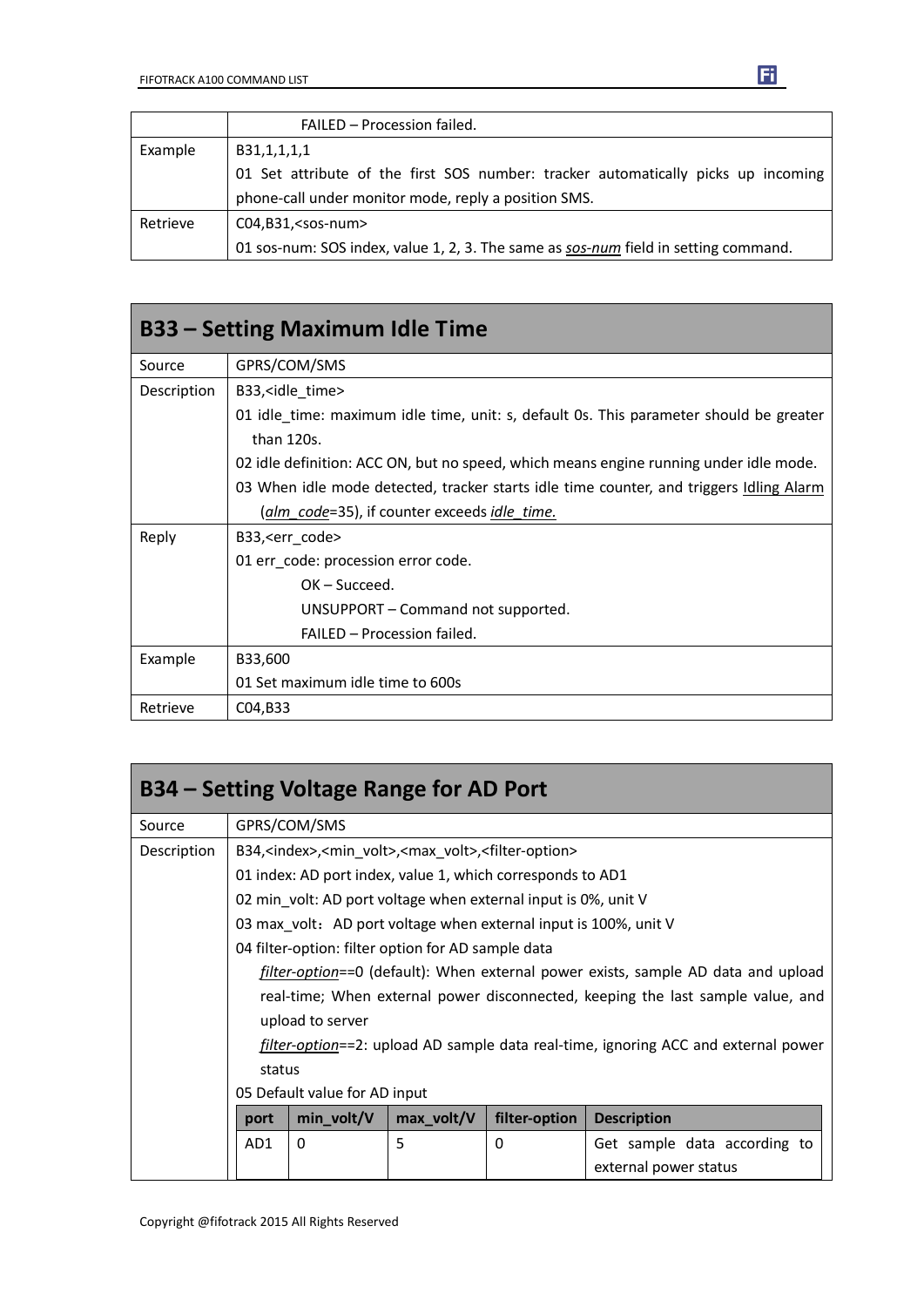| Reply    | B34, <err code=""></err>                                                           |
|----------|------------------------------------------------------------------------------------|
|          | 01 err_code: procession error code.                                                |
|          | $OK - Succeed.$                                                                    |
|          | UNSUPPORT – Command not supported.                                                 |
|          | FAILED - Procession failed.                                                        |
| Example  | B34,1,0,5.0                                                                        |
|          | 01 Setting voltage range of AD1 to [0,5]V, getting sample data when external power |
|          | exist, keeping sample data when external power disconnected                        |
| Retrieve | $CO4, B34, \text{sindex}$                                                          |

|             | <b>B80 – Setting Fuel Theft/Filling Alarm</b>                                                                                 |
|-------------|-------------------------------------------------------------------------------------------------------------------------------|
| Source      | GPRS/COM/SMS                                                                                                                  |
| Description | B80, <ad-idx>, <theft-percentage>, <filling-percentage>, <use-acc></use-acc></filling-percentage></theft-percentage></ad-idx> |
|             | 01 The command is used for AD fuel sensor, such as AS10; Besides, it is valid on regular<br>tank only at present.             |
|             | 02 ad-idx: AD channel which connects to fuel sensor, value 1/2; If ad-idx==0, disable fuel<br>theft/filling function.         |
|             | 03 theft-percentage: Fuel theft percentage, unit %, tracker will send alarm when the fuel                                     |
|             | level decrement exceeds the setting value. If <i>theft-percentage==0</i> or field empty,<br>disable fuel theft alarm.         |
|             | 04 filling-percentage: Fuel filling percentage, unit %, tracker will send alarm when the                                      |
|             | fuel level increment exceeds the setting value. If <i>filling-percentage==0</i> or filed empty,                               |
|             | disable fuel filling alarm.                                                                                                   |
|             | 05 use-acc: Whether tracker connects to ACC or not. To get better calculation result, it is                                   |
|             | suggested to connect IN2 to ACC. If use-acc field empty, by default, it is regarded that                                      |
|             | ACC connected.                                                                                                                |
| Reply       | B80, <err_code></err_code>                                                                                                    |
|             | 01 err_code: procession error code.                                                                                           |
|             | $OK - Succeed.$                                                                                                               |
|             | UNSUPPORT - Command not supported.                                                                                            |
|             | FAILED - Procession failed.                                                                                                   |
| Example     | B80,1,5                                                                                                                       |
|             | 01 Enable fuel theft alarm calculated based on AD1; When fuel level decrement exceed                                          |
|             | 5%, tracker sends theft alarm                                                                                                 |
|             | 02 Disable fuel filling alarm                                                                                                 |
|             | 03 IN2 connects to ACC                                                                                                        |
| Retrieve    | C04,B80                                                                                                                       |

|        | <b>B81 - Setting Fuel Level Alarm</b> |  |  |
|--------|---------------------------------------|--|--|
| Source | GPRS/COM/SMS                          |  |  |
|        |                                       |  |  |

r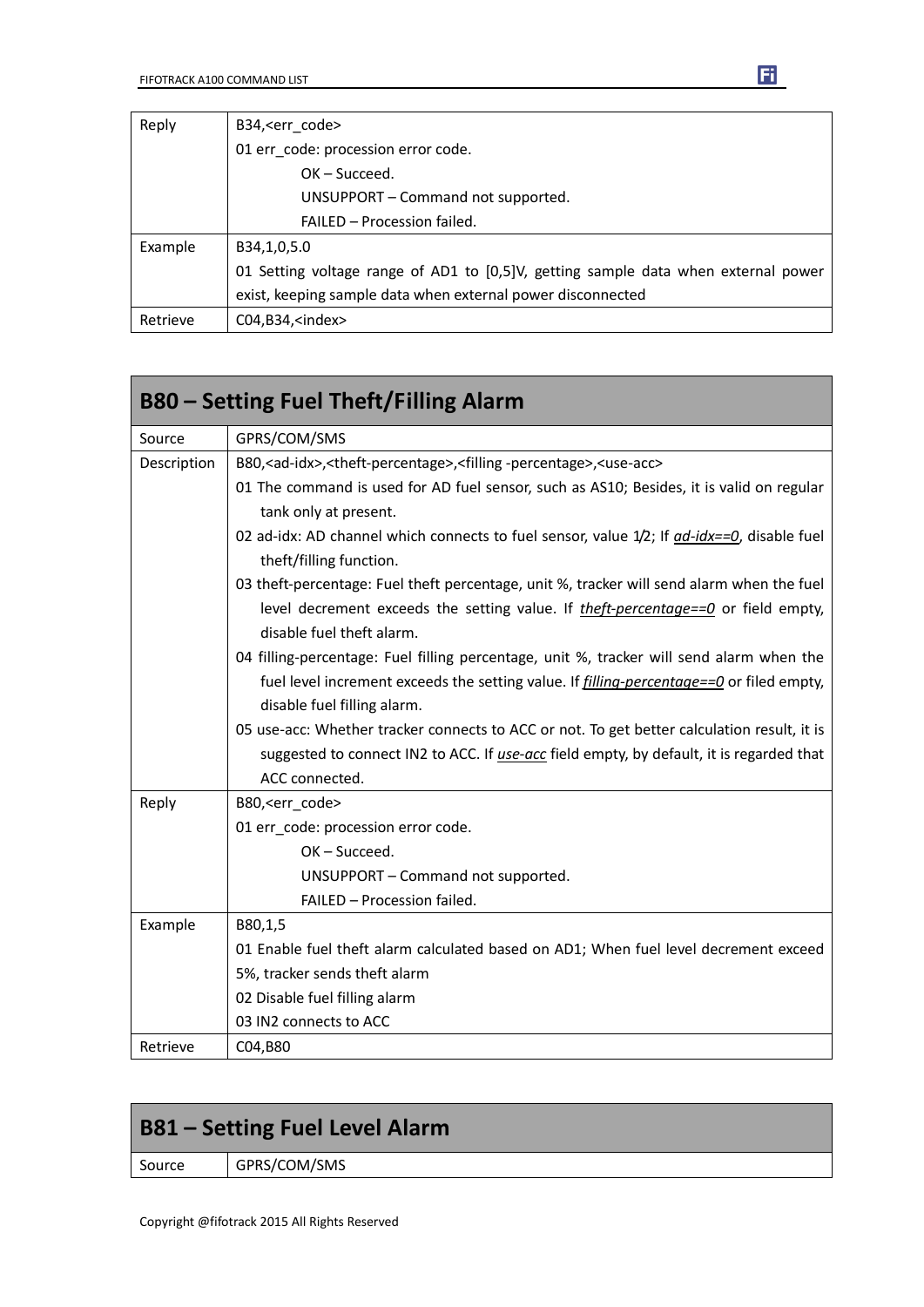| Description | B81, <ad-idx>,<low-percentage>,<high-percentage></high-percentage></low-percentage></ad-idx>     |
|-------------|--------------------------------------------------------------------------------------------------|
|             | 01 The command is used for AD fuel sensor, such as AS10; Besides, it is valid on regular         |
|             | tank only at present.                                                                            |
|             | 02 ad-idx: AD channel which connects to fuel sensor, value $1/2$ ; If $ad$ -idx==0, disable fuel |
|             | level detection.                                                                                 |
|             | 03 low-percentage: Percentage of low fuel level, unit %, tracker will send alarm when the        |
|             | fuel level is lower than the setting value. If low-percentage==0 or field empty, disable         |
|             | low fuel level detection.                                                                        |
|             | 04 high-percentage: Percentage of high fuel level, unit %, tracker will send alarm when          |
|             | the fuel level is higher than the setting value. If <i>high-percentage==0</i> or filed empty,    |
|             | disable high fuel level detection.                                                               |
| Reply       | B81, <err_code></err_code>                                                                       |
|             | 01 err_code: procession error code.                                                              |
|             | OK-Succeed.                                                                                      |
|             | UNSUPPORT - Command not supported.                                                               |
|             | FAILED - Procession failed.                                                                      |
| Example     | B81,1,15,80                                                                                      |
|             | 01 Enable low and high fuel level detection calculated based on AD1                              |
|             | 02 When fuel level is lower than 15%, tracker sends alarm                                        |
|             | 03 When fuel level is higher than 80%, tracker sends alarm                                       |
| Retrieve    | C04, B81                                                                                         |

|             | <b>B82 – Enable/Disable Fuel Consumption Statistics</b>                                                       |
|-------------|---------------------------------------------------------------------------------------------------------------|
| Source      | GPRS/COM/SMS                                                                                                  |
| Description | B82, < ad-idx>, < use-acc>, < add-theft>, < clear>                                                            |
|             | 01 The command is used for AD fuel sensor, such as AS10; Besides, it is valid on regular                      |
|             | tank only at present.                                                                                         |
|             | 02 ad-idx: AD channel which connects to fuel sensor, value $1/2$ ; If $\frac{ad - idx = -0}{ds}$ disable fuel |
|             | consumption statistics.                                                                                       |
|             | 03 use-acc: Whether tracker connects to ACC or not. To get better calculation result, it is                   |
|             | suggested to connect IN2 to ACC. If use-acc field empty, by default, it is regarded that                      |
|             | ACC connected.                                                                                                |
|             | 04 add-theft: 1-- The amount of oil reduced by theft is added to total fuel consumption                       |
|             | (default); 0-- The amount of oil reduced by theft is excluded from total fuel<br>consumption.                 |
|             | 05 clear: 0-Keep current fuel consumption data unchanged; 1-Clear current                                     |
|             | consumption data, and calculated from 0                                                                       |
|             | 06 After fuel consumption statistics enabled, fuel consumption data is packed in                              |
|             | fuel consume field in GPRS protocol.                                                                          |
| Reply       | B82, <err code=""></err>                                                                                      |
|             | 01 err_code: procession error code.                                                                           |
|             | $OK - Succeed.$                                                                                               |

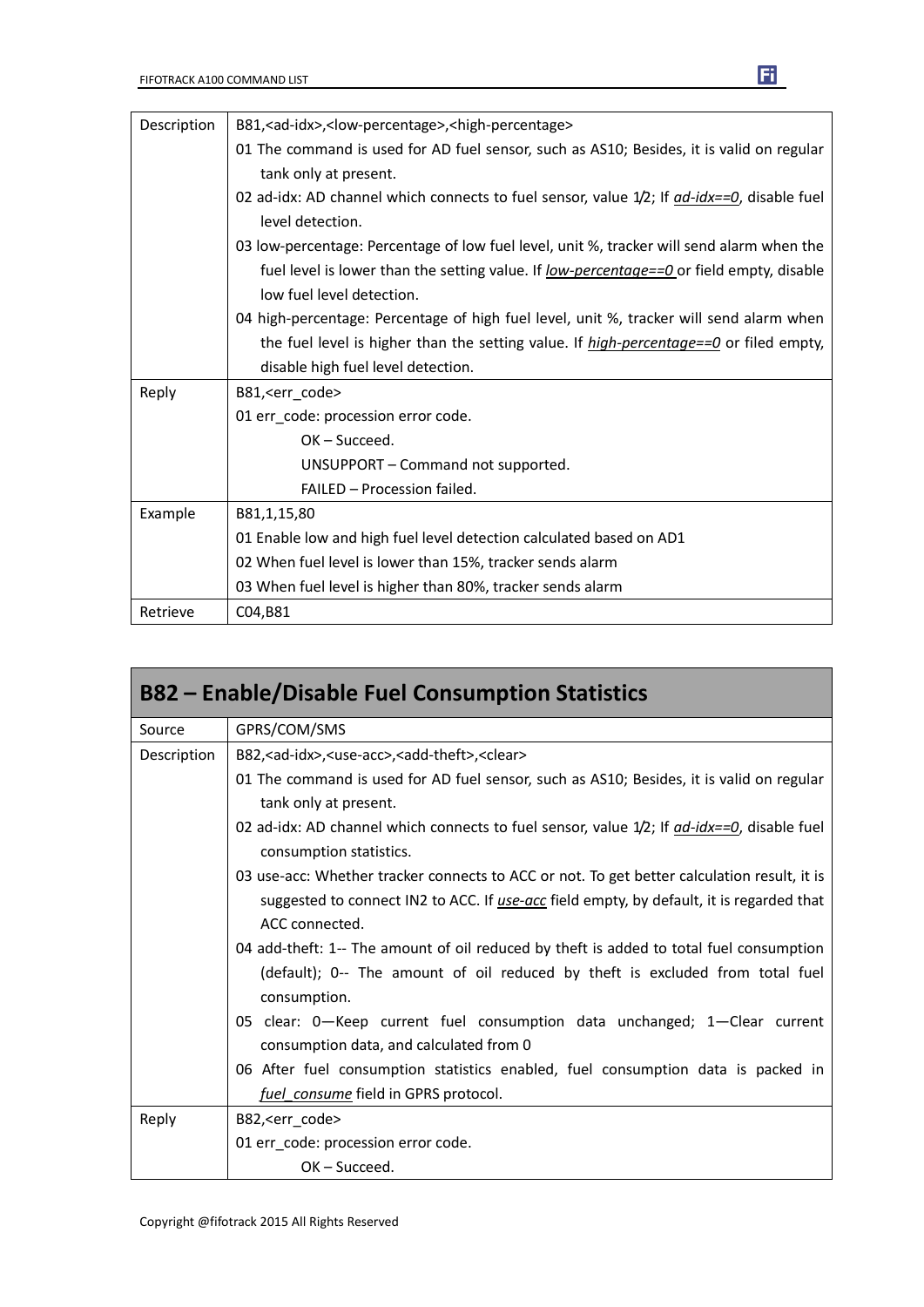|          | UNSUPPORT - Command not supported.                                                           |
|----------|----------------------------------------------------------------------------------------------|
|          | FAILED - Procession failed.                                                                  |
| Example  | B82,1,1,1,1                                                                                  |
|          | 01 Enable fuel consumption statistics calculated based on AD1; tracker connects to ACC       |
|          | via IN2; All amount, including fuel theft amount, will be statistics into total consumption; |
|          | After commands sent, tracker clear current consumption data, and re-calculates from 0.       |
| Retrieve | C04,B82                                                                                      |
|          | Reply: B82, <ad-idx>, <use-acc>, <add-theft></add-theft></use-acc></ad-idx>                  |

| <b>B90 – Reset Tracker or Module</b> |                                     |  |
|--------------------------------------|-------------------------------------|--|
| Source                               | GPRS/COM/SMS                        |  |
| Description                          | B90,< select >                      |  |
|                                      | 01 select: option                   |  |
|                                      | $=1$ : Reset tracker.               |  |
|                                      | =2: Reset GPS module.               |  |
|                                      | =3: Reset GSM module.               |  |
| Reply                                | B90, <err_code></err_code>          |  |
|                                      | 01 err_code: procession error code. |  |
|                                      | $OK - Succeed.$                     |  |
|                                      | UNSUPPORT – Command not supported.  |  |
|                                      | FAILED - Procession failed.         |  |
| Example                              | B90,1                               |  |
|                                      | 01 Reset tracker.                   |  |
| Retrieve                             | <b>UNSUPPORT</b>                    |  |

| <b>B91 – Setting Parameters to Default</b> |                                                                                 |  |  |
|--------------------------------------------|---------------------------------------------------------------------------------|--|--|
| Source                                     | GPRS/COM/SMS                                                                    |  |  |
| Description                                | <b>B91</b>                                                                      |  |  |
|                                            | 01 After command is set, all system parameters (except SMS password) are set to |  |  |
|                                            | default.                                                                        |  |  |
| Reply                                      | B91, <err code=""></err>                                                        |  |  |
|                                            | 01 err code: procession error code.                                             |  |  |
|                                            | $OK - Succeed.$                                                                 |  |  |
|                                            | UNSUPPORT - Command not supported.                                              |  |  |
|                                            | FAILED - Procession failed.                                                     |  |  |
| Example                                    | <b>B91</b>                                                                      |  |  |
| Retrieve                                   | <b>UNSUPPORT</b>                                                                |  |  |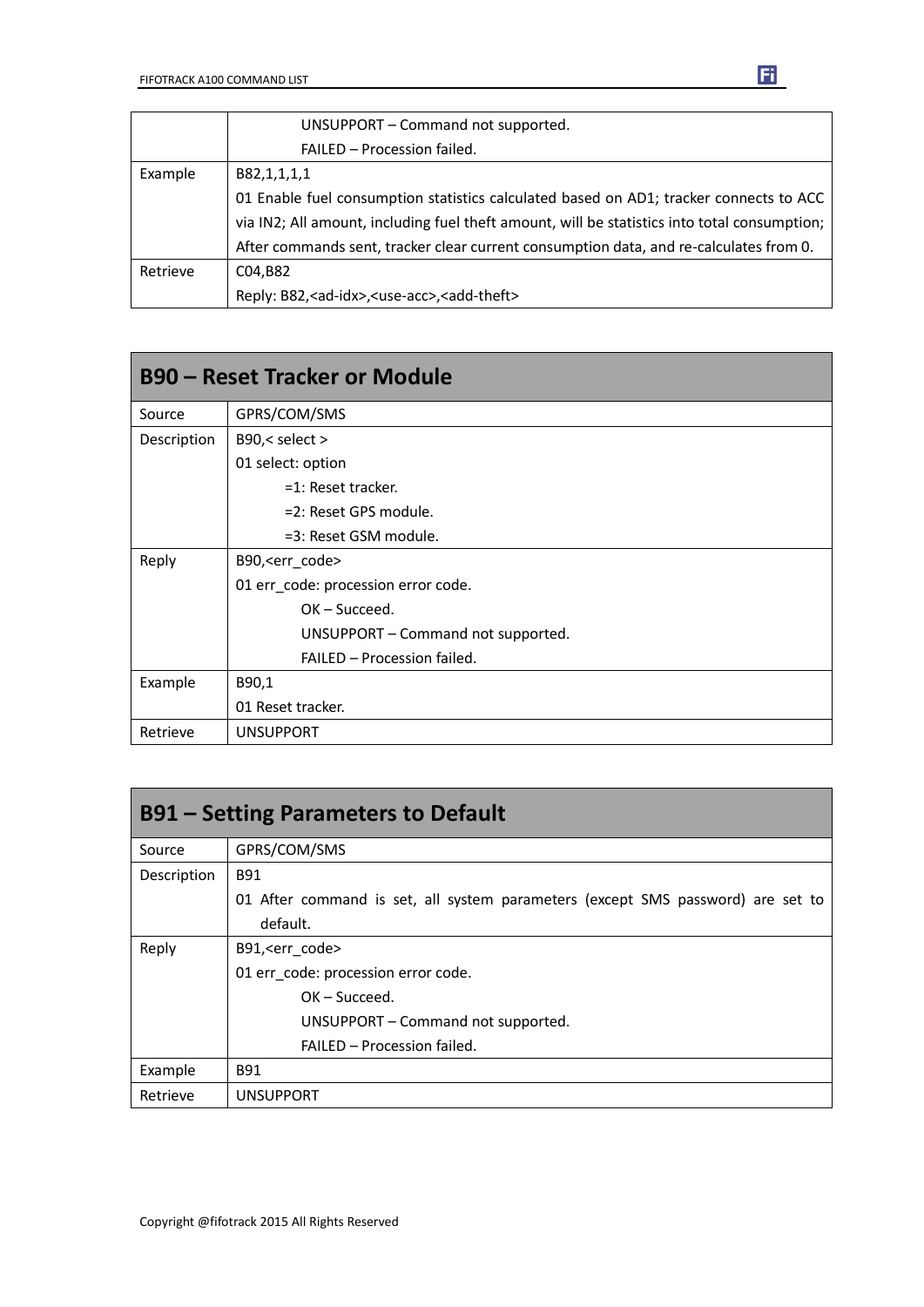| B94 – Turn on/off LED Display |                                             |  |
|-------------------------------|---------------------------------------------|--|
| Source                        | GPRS/COM/SMS                                |  |
| Description                   | B94, <led-on></led-on>                      |  |
|                               | 01 led-on: 1--turn on LED, 0--turn off LED. |  |
|                               | 02 Default, led-on=1.                       |  |
| Reply                         | B94, <err code=""></err>                    |  |
|                               | 01 err_code: procession error code.         |  |
|                               | $OK - Succeed.$                             |  |
|                               | UNSUPPORT - Command not supported.          |  |
|                               | FAILED - Procession failed.                 |  |
| Example                       | B94                                         |  |
|                               | 01 Set LED to default: turn on.             |  |
| Retrieve                      | C04, B94                                    |  |

| <b>B96 - Enable/Disable Vibration Alarm</b> |                                                                         |  |  |  |
|---------------------------------------------|-------------------------------------------------------------------------|--|--|--|
| Source                                      | GPRS/COM/SMS                                                            |  |  |  |
| Description                                 | B96, <enable>,<option></option></enable>                                |  |  |  |
|                                             | 01 enable: 0~Disable vibration alarm(default); 1~enable vibration alarm |  |  |  |
|                                             | 02 option: Detection option for vibration alarm                         |  |  |  |
|                                             | option==1: Trigger alarm when vibration detected and ACC OFF(default)   |  |  |  |
|                                             | option==0: Trigger alarm when vibration detected                        |  |  |  |
|                                             | 03 Using B29 command to set sensitivity of motion sensor                |  |  |  |
| Reply                                       | B96, < err code >                                                       |  |  |  |
|                                             | 01 err code: procession error code.                                     |  |  |  |
|                                             | $OK - Succeed.$                                                         |  |  |  |
|                                             | UNSUPPORT – Command not supported.                                      |  |  |  |
|                                             | FAILED - Procession failed.                                             |  |  |  |
| Example                                     | B96,1                                                                   |  |  |  |
|                                             | 01 Enable vibration alarm                                               |  |  |  |
| Retrieve                                    | C04,B96                                                                 |  |  |  |

| <b>B99 – OTA using FTP Server</b> |                                                                                                                                                                                |                                                                   |  |
|-----------------------------------|--------------------------------------------------------------------------------------------------------------------------------------------------------------------------------|-------------------------------------------------------------------|--|
| Source                            | GPRS/COM/SMS                                                                                                                                                                   |                                                                   |  |
| Description                       | B99, <file_name>,<option>,<ftp_address>,<ftp_port>,<ftp_loginid>,<ftp_loginpwd>,<apn< td=""></apn<></ftp_loginpwd></ftp_loginid></ftp_port></ftp_address></option></file_name> |                                                                   |  |
|                                   | >, <apn_name>,<apn_pwd></apn_pwd></apn_name>                                                                                                                                   |                                                                   |  |
|                                   | 01 file name: file name for OTA, should be "xxx.bin" format                                                                                                                    |                                                                   |  |
|                                   | 02 option: option for OTA, when the field empty, using default setting                                                                                                         |                                                                   |  |
|                                   | option                                                                                                                                                                         | <b>Description</b>                                                |  |
|                                   | 0(default)                                                                                                                                                                     | Normal OTA, tracker check whether file name match current version |  |

Fi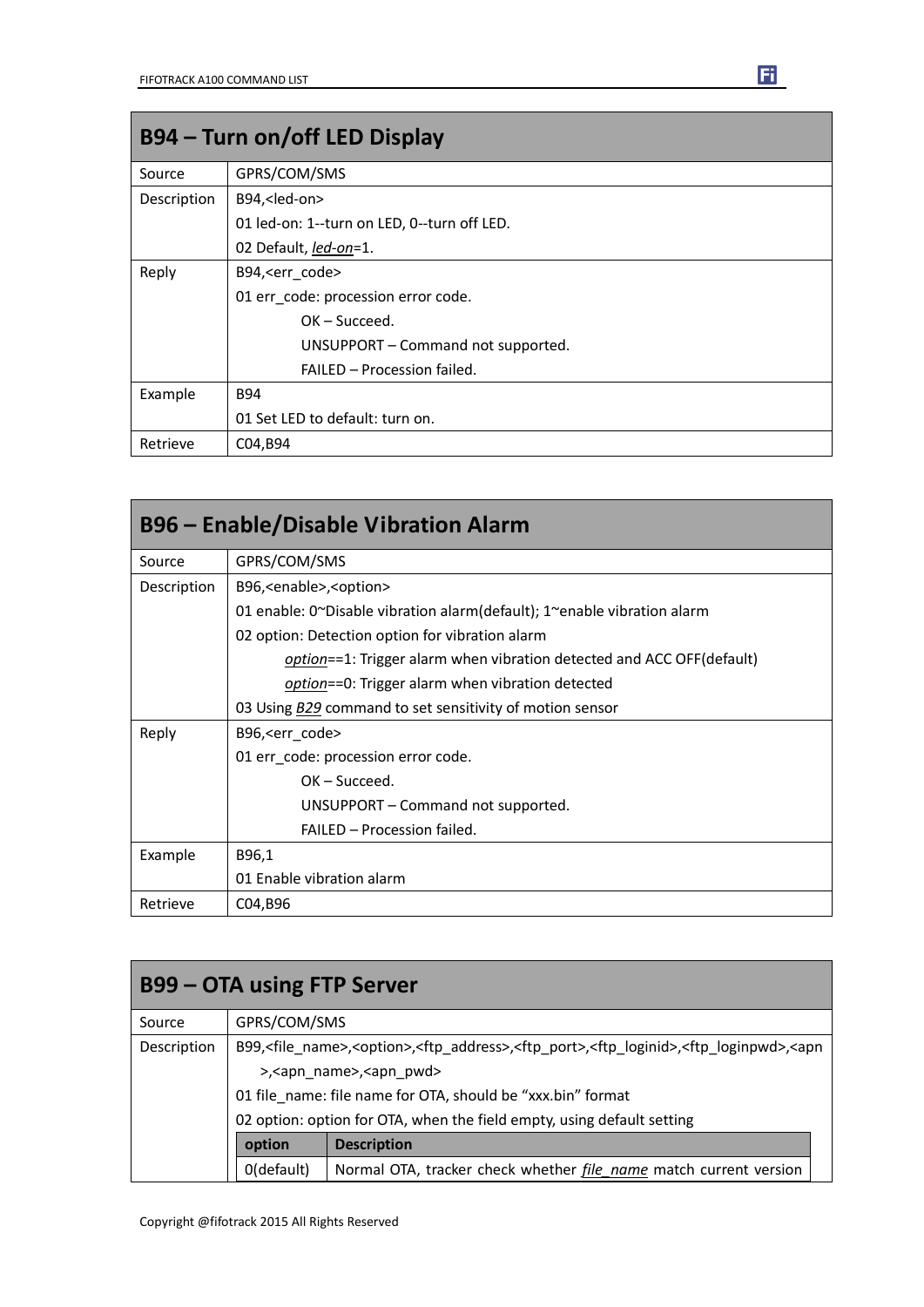|          | or not                                                                                                                      |                                                                                                  |  |  |
|----------|-----------------------------------------------------------------------------------------------------------------------------|--------------------------------------------------------------------------------------------------|--|--|
|          | 1<br>Mandatory OTA, tracker doesn't check file name                                                                         |                                                                                                  |  |  |
|          | 03 ftp address: FTP server address, default 47.88.17.17                                                                     |                                                                                                  |  |  |
|          | 04 ftp_port: FTP server port, default 21                                                                                    |                                                                                                  |  |  |
|          | 05 ftp_loginid, ftp_loginpwd: FTP login user-name and password, when fields empty,                                          |                                                                                                  |  |  |
|          |                                                                                                                             | using default account on 47.88.17.17                                                             |  |  |
|          | 06 apn, apn_name, apn_pwd: APN setting for FTP connection, default, tracker using the<br>same setting as <b>BO1</b> command |                                                                                                  |  |  |
|          | 07 After B99 command received, tracker matches file name to current firmware version,<br>and starts OTA according to result |                                                                                                  |  |  |
|          |                                                                                                                             | 08 During OTA operation, tracker will disconnect from tracking server, stop timing<br>uploading. |  |  |
|          |                                                                                                                             | 09 The timeout for FTP OTA is 15mins, when exceed, tracker will restart automatically,           |  |  |
|          |                                                                                                                             | and connect to tracking server                                                                   |  |  |
|          |                                                                                                                             | 10 External power connection is needed during OTA operation, it is used for tracking             |  |  |
|          |                                                                                                                             | reboot after OTA finished                                                                        |  |  |
| Reply    | B99, <err_str></err_str>                                                                                                    |                                                                                                  |  |  |
|          | 01 err_str: Error code, string format                                                                                       |                                                                                                  |  |  |
|          |                                                                                                                             | "Invalid BIN file" - <i>file name</i> doesn't match current firmware version                     |  |  |
|          |                                                                                                                             | "No ext-pwr, Please Connect in 15mins" - External power disconnect                               |  |  |
|          |                                                                                                                             | "The Same Version" - file_name has the same version to current firmware                          |  |  |
|          | version                                                                                                                     |                                                                                                  |  |  |
|          |                                                                                                                             | "OK" - OTA start                                                                                 |  |  |
| Example  | B99,100-V1.16.bin                                                                                                           |                                                                                                  |  |  |
|          | 01 Start OTA, tracker will connect to 47.88.17.17:21, using default FTP account for file                                    |                                                                                                  |  |  |
|          | download                                                                                                                    |                                                                                                  |  |  |
|          | B99,100-V1.16.bin,1, 120.24.95.123,9208,klone,klone@@2017                                                                   |                                                                                                  |  |  |
|          | 01 Start OTA, tracker will connect to 120.24.95.123:9208, and upgrade to                                                    |                                                                                                  |  |  |
|          | "100-V1.16.bin"                                                                                                             |                                                                                                  |  |  |
|          | 02 The login name and password of FTP server is "klone" and "klone@@2017"                                                   |                                                                                                  |  |  |
| Retrieve |                                                                                                                             |                                                                                                  |  |  |

| <b>CO1 - Retrieve Position Information</b> |                                                                                       |  |  |
|--------------------------------------------|---------------------------------------------------------------------------------------|--|--|
| Source                                     | COM/SMS/GPRS                                                                          |  |  |
| Description                                | CO <sub>1</sub>                                                                       |  |  |
|                                            | 01 After command is set, tracker sends a position message.                            |  |  |
|                                            | 02 When alarm detected, tracker sends alarm SMS with C01 format automatically, to all |  |  |
|                                            | SOS number(s).                                                                        |  |  |
|                                            | 03 When command is sent via GPRS, tracker replies normal position data.               |  |  |
| Reply                                      | When command is sent via GPRS, the replied data is normal position package.           |  |  |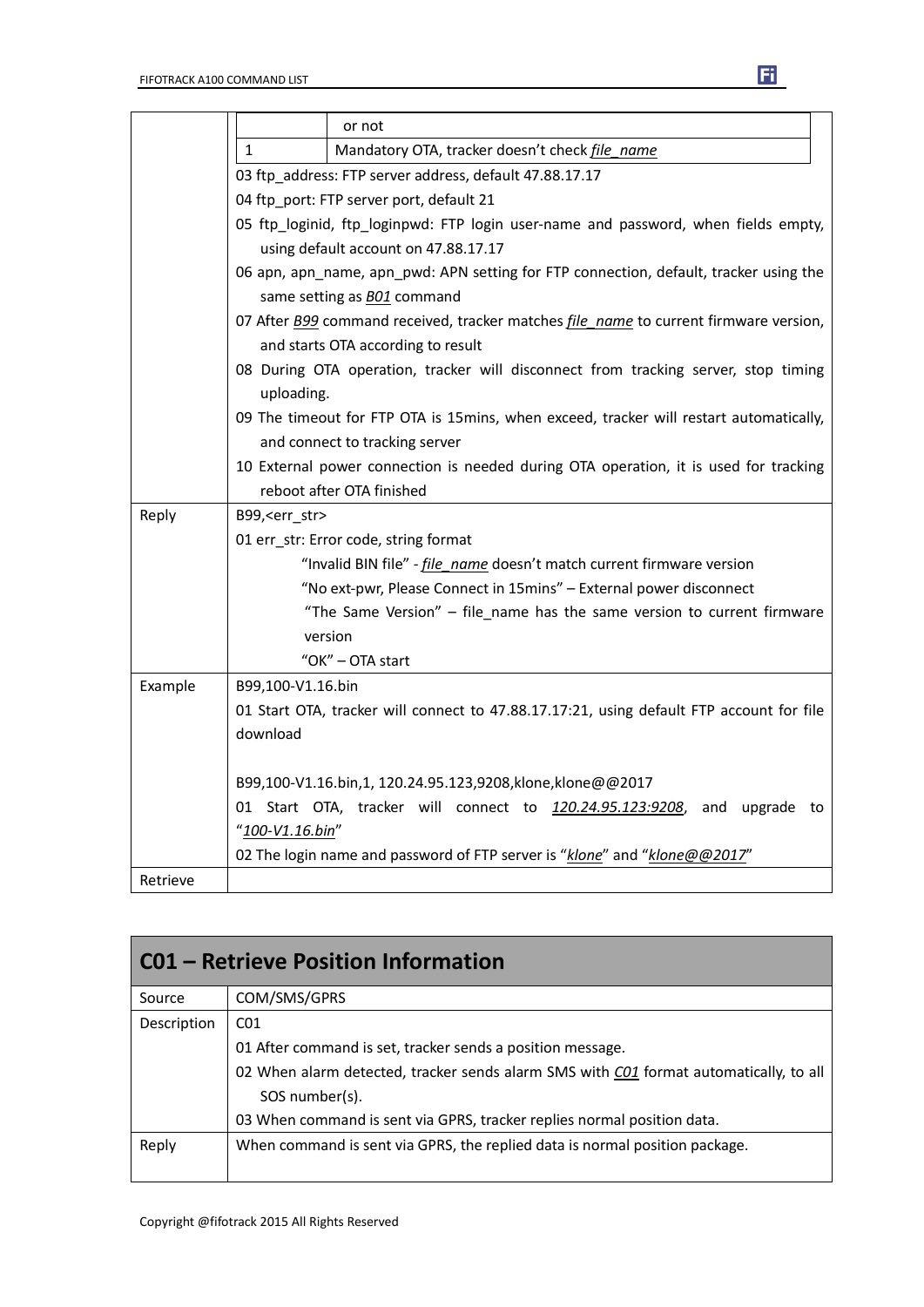

| CO2 – Retrieve Firmware/Hardware Version, SN, IMEI |                                                                |  |  |
|----------------------------------------------------|----------------------------------------------------------------|--|--|
| Source                                             | GPRS/COM/SMS                                                   |  |  |
| Description                                        | CO <sub>2</sub>                                                |  |  |
| Reply                                              | Uploading data format:                                         |  |  |
|                                                    | C02, <imei>,<sn>,<fw ver="">,<hw ver=""></hw></fw></sn></imei> |  |  |
|                                                    | 01 IMEI: IMEI of tracker.                                      |  |  |
|                                                    | 02 SN: Serial number of tracker.                               |  |  |
|                                                    | 03 fw ver: Firmware version.                                   |  |  |
|                                                    | 04 hw ver: Hardware version.                                   |  |  |
| Example                                            | CO <sub>2</sub>                                                |  |  |
| Retrieve                                           | <b>UNSUPPORT</b>                                               |  |  |

| <b>C03 - Retrieve Supply Power Status</b> |                                                                                        |  |  |
|-------------------------------------------|----------------------------------------------------------------------------------------|--|--|
| Source                                    | GPRS/COM/SMS                                                                           |  |  |
| Description                               | CO <sub>3</sub>                                                                        |  |  |
| Reply                                     | Uploading data format:                                                                 |  |  |
|                                           | C03, <extp v="">, <br/>bat v&gt;, <br/>bat percentage&gt;</extp>                       |  |  |
|                                           | 01 extp v: Voltage of ext-power, unit V. Charge supplier voltage for handheld tracker. |  |  |
|                                           | 02 bat_v: Voltage of internal battery.                                                 |  |  |
|                                           | 03 bat_percentage: Percentage of internal battery capacity.                            |  |  |
| Example                                   | C <sub>03</sub>                                                                        |  |  |
| Retrieve                                  | <b>UNSUPPORT</b>                                                                       |  |  |

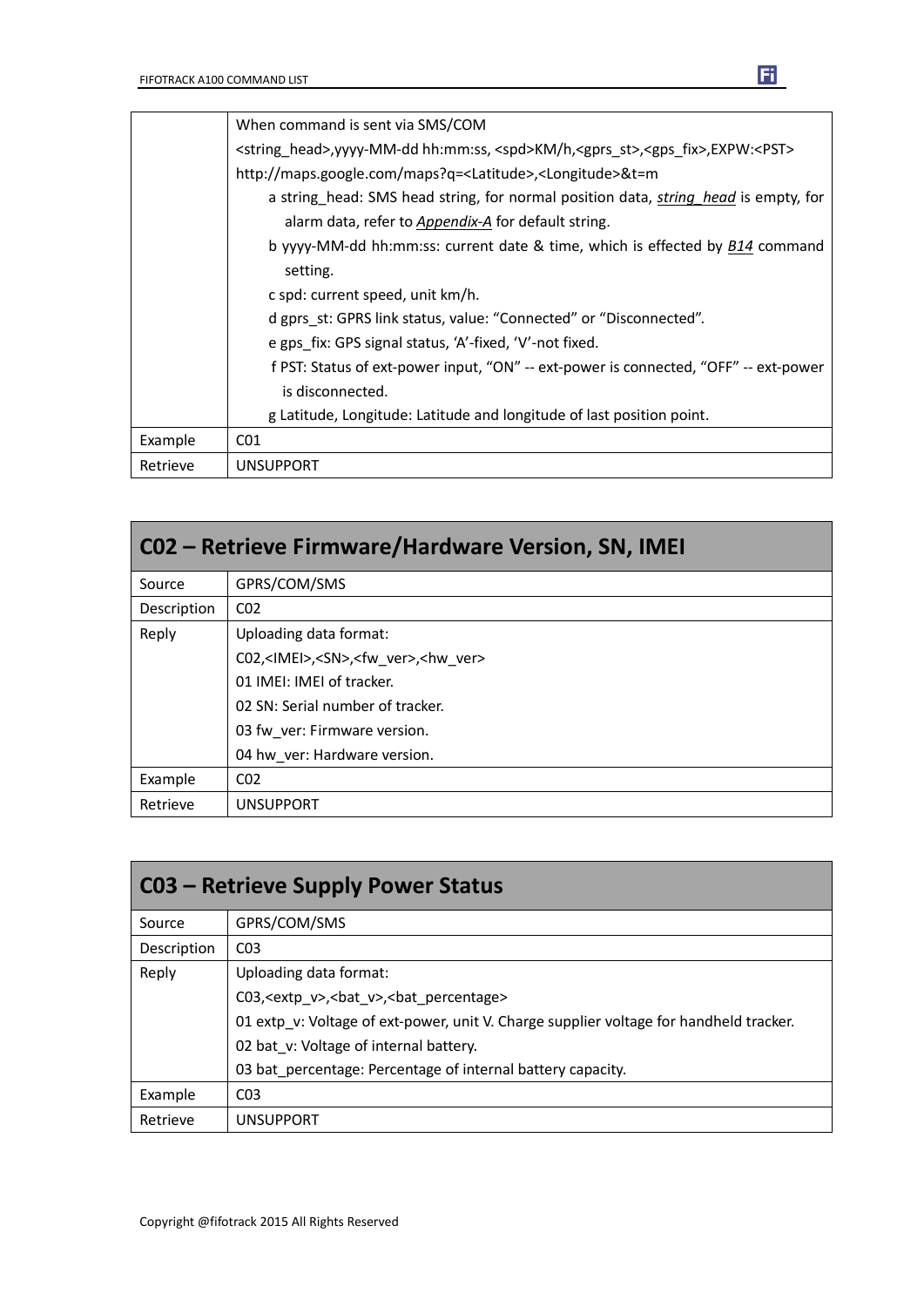| <b>CO4 – Retrieve Parameter Setting</b> |                                                                             |  |  |
|-----------------------------------------|-----------------------------------------------------------------------------|--|--|
| Source                                  | GPRS/COM/SMS                                                                |  |  |
| Description                             | C04, <cmd-code>,<query para=""></query></cmd-code>                          |  |  |
|                                         | 01 cmd-code: Command code to be retrieved.                                  |  |  |
|                                         | 02 query para: Query parameter; refer to chapters above for detail.         |  |  |
| Reply                                   | C04, <cmd>,<cmd-para></cmd-para></cmd>                                      |  |  |
|                                         | 01 cmd-code: The same as sending command.                                   |  |  |
|                                         | 02 cmd-para: Retrieved parameter string, the same format as setting command |  |  |
|                                         | described in the above chapters.                                            |  |  |
| Example                                 | Refer to chapters above.                                                    |  |  |
| Retrieve                                | <b>UNSUPPORT</b>                                                            |  |  |

| C06 – Retrieve Basic Information of Tracker |                                                                                                                                             |  |  |  |
|---------------------------------------------|---------------------------------------------------------------------------------------------------------------------------------------------|--|--|--|
| Source                                      | GPRS/COM/SMS                                                                                                                                |  |  |  |
| Description                                 | C <sub>06</sub>                                                                                                                             |  |  |  |
|                                             | 01 Retrieve basic information of tracker in batch                                                                                           |  |  |  |
|                                             | 02 The command is commonly used for GPRS linkage lost debug                                                                                 |  |  |  |
| Reply                                       | C06, <gid>,<ip>:<port>,<tcp udp="">;APN:<apn>,<apn user="">,<apn pwd="">;EXT:<ext p="">,BAT</ext></apn></apn></apn></tcp></port></ip></gid> |  |  |  |
|                                             | : <bat v="">;B03:<base int=""/>,<accoff int="">,<ns int="">;<acc off="" on="">,<moving stop=""></moving></acc></ns></accoff></bat>          |  |  |  |
|                                             | 01 GID: Tracker ID for GPRS data, default IMEI                                                                                              |  |  |  |
|                                             | 02 ip, port: Server setting in tracker                                                                                                      |  |  |  |
|                                             | 03 TCP/UDP: Transport protocol setting, string, value "TCP" / "UDP"                                                                         |  |  |  |
|                                             | 04 apn, apn_user, apn_pwd: APN setting in tracker                                                                                           |  |  |  |
|                                             | 05 ext p: Voltage of external power supply, unit V                                                                                          |  |  |  |
|                                             | 06 bat v: Voltage of internal battery, unit V                                                                                               |  |  |  |
|                                             | 07 base_int, accoff_int, ns_int: GPRS uploading interval for normal situation, for ACC OFF,                                                 |  |  |  |
|                                             | for parking status, which is the same as B03 setting                                                                                        |  |  |  |
|                                             | 08 ACC ON/OFF: Current ACC status, string, value "ACC ON" / "ACC OFF"                                                                       |  |  |  |
|                                             | 09 Moving/STOP: Current motion status, string, value "Moving" / "STOP"                                                                      |  |  |  |
| Example                                     | Command: C06                                                                                                                                |  |  |  |
|                                             | Reply:                                                                                                                                      |  |  |  |
|                                             | C06,861694033095389,47.88.35.165:10502,TCP;APN:CMNET,,;EXT:12.00V,BAT:4.17V;B03                                                             |  |  |  |
|                                             | :100,0,0,ACC OFF,Stop                                                                                                                       |  |  |  |
| Retrieve                                    | <b>UNSUPPORT</b>                                                                                                                            |  |  |  |

| C08 – Retrieving AD voltage |                                                        |  |
|-----------------------------|--------------------------------------------------------|--|
| Source                      | GPRS/COM/SMS                                           |  |
| Description                 | C08, < rt-data>                                        |  |
|                             | 01 The command is used to retrieve voltage on AD port. |  |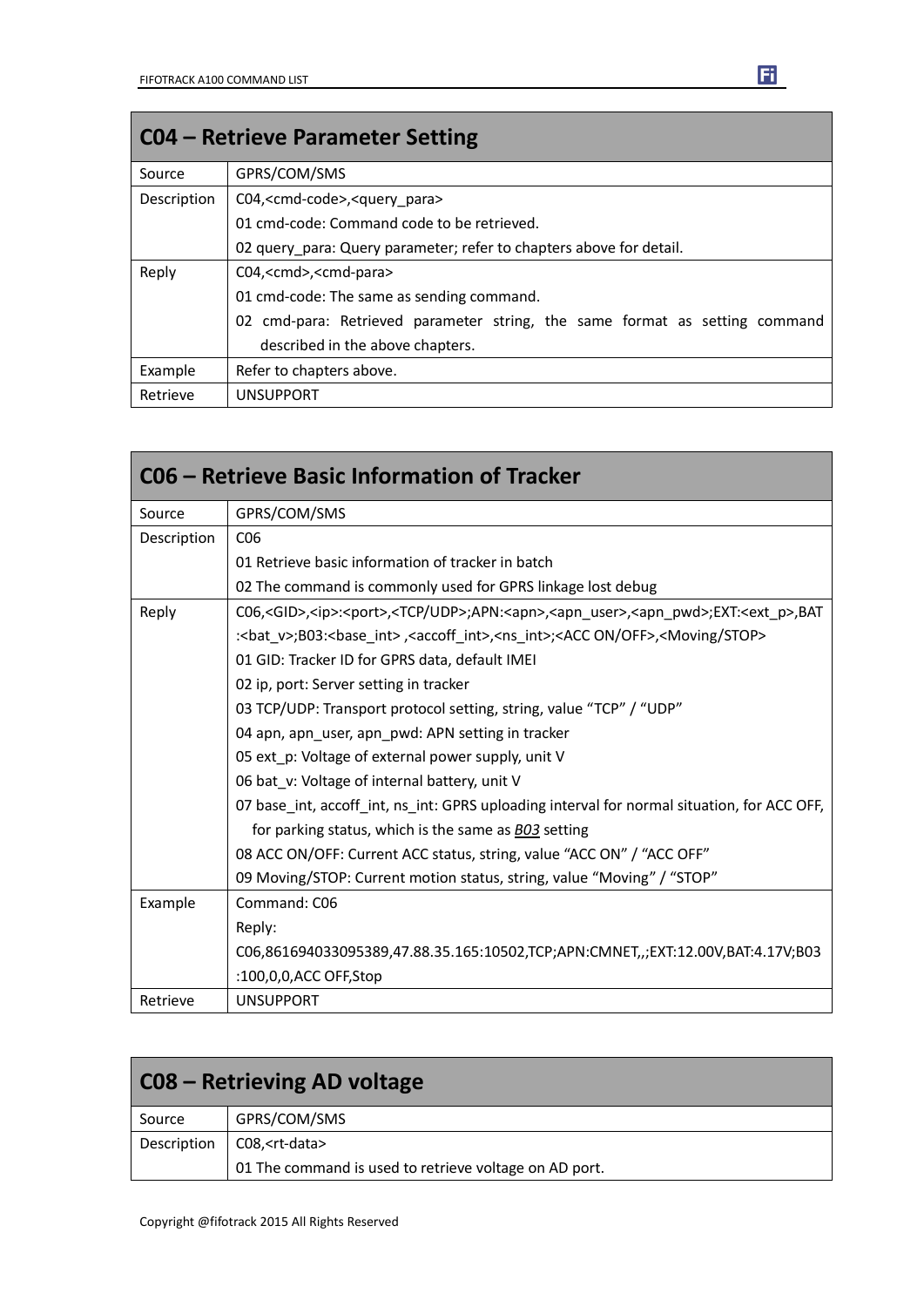|          | 02 rt-data: 1(default) - Tracker reply real-time voltage; 0 - Tracker does smooth filtration, |  |  |  |
|----------|-----------------------------------------------------------------------------------------------|--|--|--|
|          | and then replies                                                                              |  |  |  |
|          | 03 Different for rt-data                                                                      |  |  |  |
|          | $rt$ -data==1: Voltage is related to sensor itself, when sensor signal is stable, sending     |  |  |  |
|          | CO8 command for retrieving, and the result would be true                                      |  |  |  |
|          | <i>rt-data==0</i> : Voltage is related not only to sensor itself, but to working environment  |  |  |  |
|          | (e.g. fuel sensor voltage on running vehicle). Tracker needs at least 1min to sample          |  |  |  |
|          | enough data, does smooth filtration. There could have some error to true voltage.             |  |  |  |
|          | 04 The result of CO8 reply is actual voltage on AD port, which isn't effected by B34          |  |  |  |
|          | command setting                                                                               |  |  |  |
| Reply    | C08, <ad1>:<ad1-voltage></ad1-voltage></ad1>                                                  |  |  |  |
|          | 01 ad1-voltage: Voltage on AD1, unit V                                                        |  |  |  |
| Example  | Command: C08                                                                                  |  |  |  |
|          | Reply: C08, AD1: 4.32                                                                         |  |  |  |
| Retrieve | <b>UNSUPPORT</b>                                                                              |  |  |  |